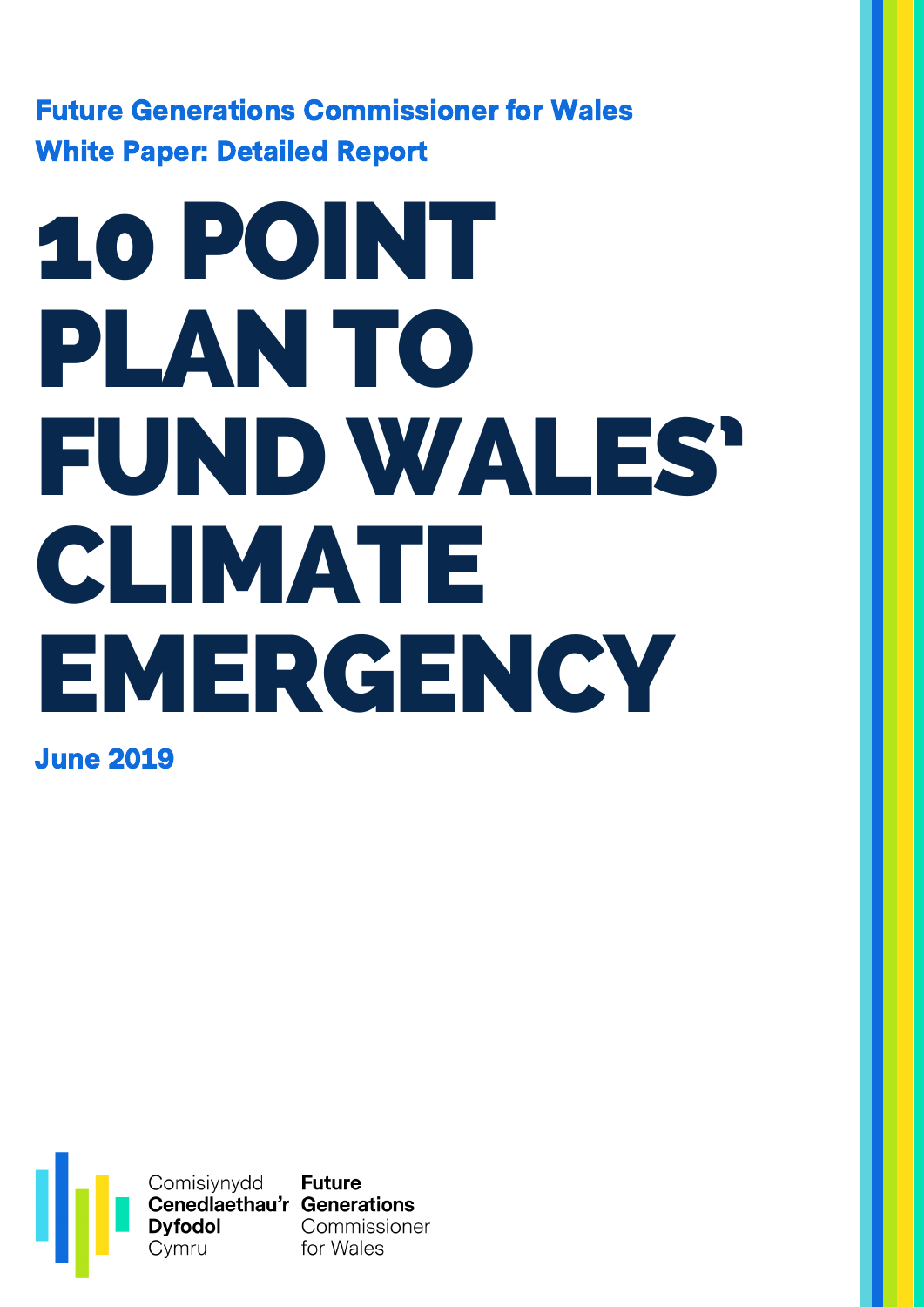### Introduction

Climate change is the greatest threat facing future generations. On 29th April 2019 Welsh Government declared a climate emergency. This follows the Intergovernmental Panel on Climate Change (IPCC) latest report saying we have 12 years to avoid climate breakdown.

A week later the Intergovernmental Panel for Biodiversity and Ecosystem Services (IPBES)<sup>2</sup> findings highlighted that nature is declining globally at unprecedented rates, the rate of species extinction is accelerating with a million species under threat, with grave impacts on people around the world.

In March Welsh Government published Low Carbon Wales<sup>3</sup> and although this contains 100 policies and proposals for decarbonisation it doesn't include any detail on how these will be funded. The UK Committee on Climate change have since suggested that the targets need to be more ambitious with Wales aiming for 95% emission reduction by 2050.

They also conclude that the costs of a net-zero GHG target can be met at an annual resource cost of up to 1-2% of GDP to 2050, the same cost as the previous expectation for an 80% reduction from 1990. On 11th June Lesley Griffiths, the Minister for Environment, Energy and Rural Affairs announced that the Government were declaring their ambition to bring forward a target for Wales to achieve net zero emissions no later than 2050 and that she will bring forward regulations to the Assembly next year to amend the current 80% target.

Future Welsh Government financial budgets need to clearly align with the carbon budgets from 2020 onwards to ensure that the actions needed to achieve our targets are backed up by investment. They should set a long-term financial strategy to fund the actions required to meet new carbon emission targets in order to allow the rest of the public, private and third sector to plan effectively and to maximise the opportunities for job creation and investment which can maximise benefits to communities. However whilst this will require them to undertake further work and analysis Wales cannot and should not wait and miss another budget round before making the necessary investment as all the experts agree that the longer we leave it the more expensive and difficult the transition will be.

https://www.ipcc.ch/sr15/ 1.

<sup>2.</sup> This is the first global biodiversity assessment report since 2005

https://gweddill.gov.wales/docs/desh/publications/190321-prosperity-for-all-a-low-carbon-wales-en.pdf 3.

https://www.theccc.org.uk/publication/net-zero-the-uks-contribution-to-stopping-global-warming/ 4.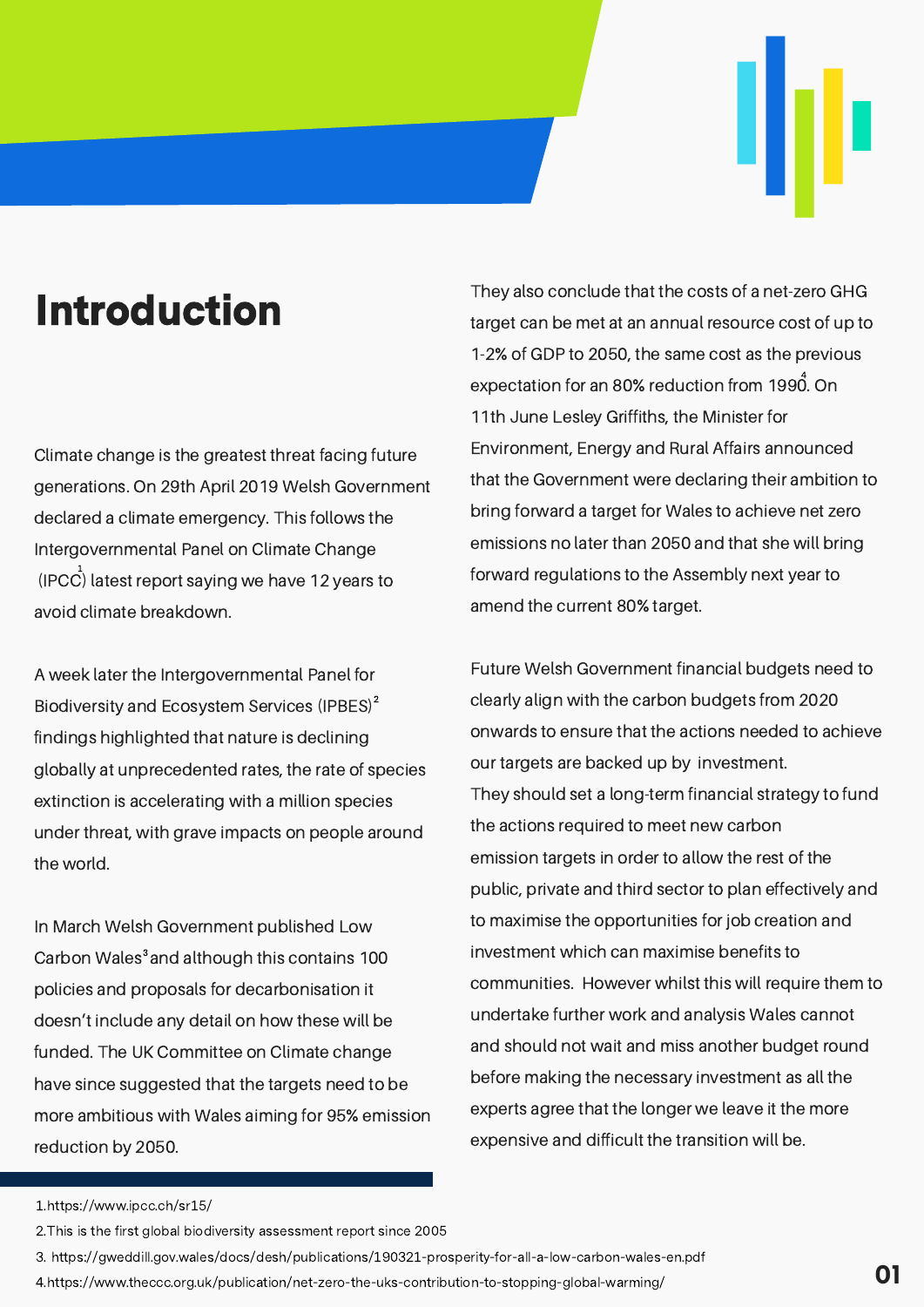# Introduction: (Continued)

The steps the government are taking at the moment do not appear to match the declaration of a climate emergency - last year my assessment of the budget showed that only around 1% of the Welsh Governments Budget was being spent on decarbonisation.

We are lagging considerably behind other countries across the world and indeed the UK in a number of key areas such as investment in public transport, active travel, energy and re-greening our land.

Whilst the Welsh Government should be commended for declaring its commitment and for areas where it is making significant progress such as recycling (although this only accounts for 2.6% of Wales carbon emissions), responding to the climate emergency will require a much greater level of focused attention and investment. There are many things that the Government can do to tackle climate change which do not require a direct financial allocation but some areas will without doubt require significant additional investment. Eight European countries have recently called for 25% of the EU's budget should support action on climate change<sup>5</sup>; should this be the same for Wales?

With input from a range of experts I have identified ten areas for investment where action needs to be prioritised and scaled up to meet the "climate emergency" challenge.

It is difficult to calculate the exact amount of investment needed over this and subsequent Assembly terms (and this should be a priority for treasury officials). The UK Committee on Climate Change estimate that the total cost of following their pathway is around £30 billion over the period to 2050; this cost will not be borne exclusively by the Welsh Government and will be split between UK and Welsh Governments, businesses, public sector and people. Many of the actions need a long-term sustained commitment and investment from Government but it is imperative that the next Assembly budget (2020-21) reflects the increased investment needed to tackle the climate emergency.

This paper presents a starting point for those discussions – for experts, other public bodies, individuals and importantly the Government to set out what sort of investment they think is required. Immediate work must be undertaken to match the required level of investment this year and more detailed work should be undertaken in parallel to identify a longer-term funding and investment model.

<sup>5.</sup> https://www.bbc.co.uk/news/world-europe-48198646

<sup>6.</sup> http://www.assembly.wales/laid%20documents/sub-ld11811-em/sub-ld11811-em-e.pdf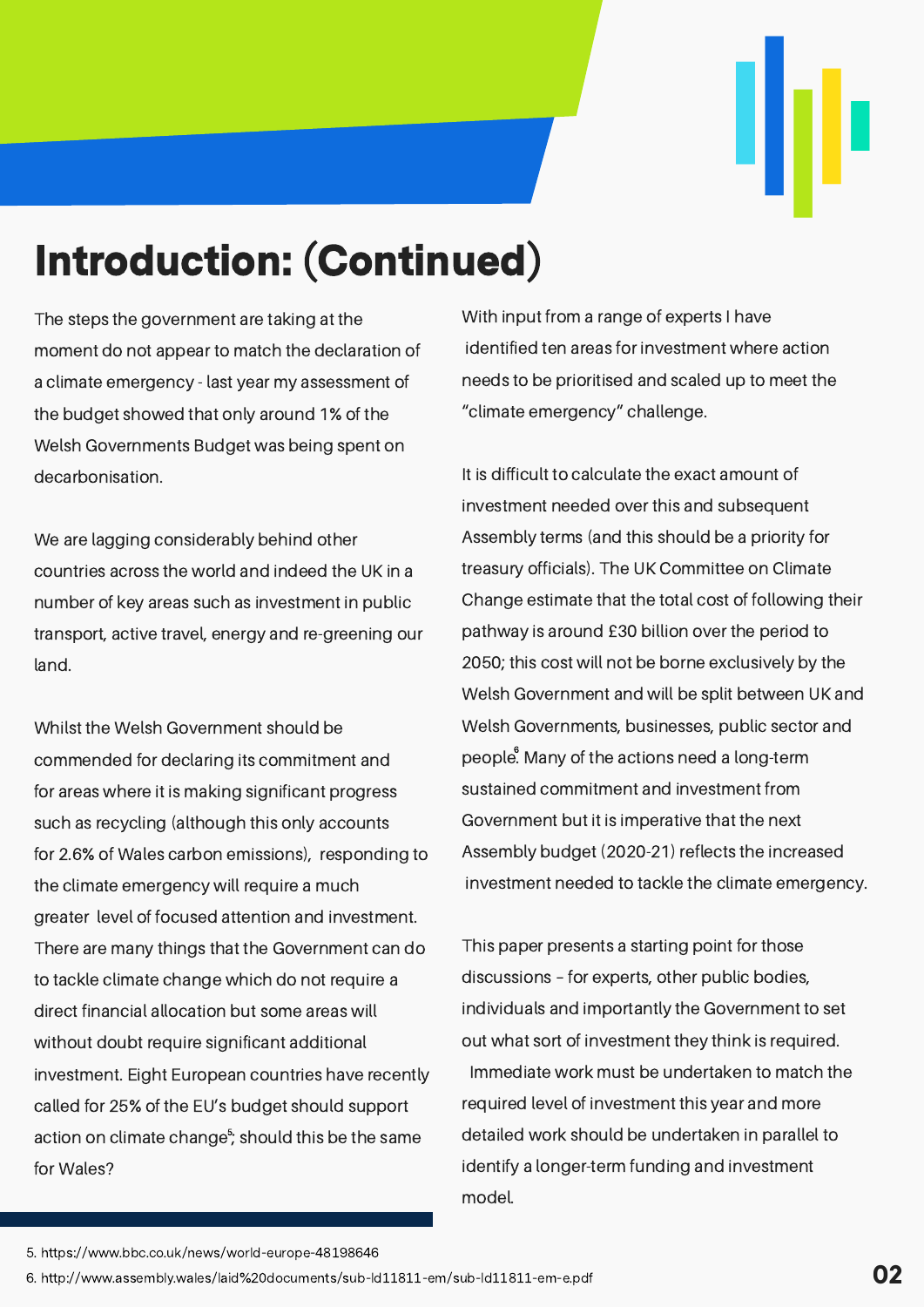

### **Transport**

### = £240 million in next budget (2020-21)

- Increase investment for active travel a minimum of 10% of the transport budget (20% of the capital budget) should be allocated for funding walking and cycling infrastructure - £60 million allocation in the next budget. 1
- Increase funding for public transport at least 50% of the Welsh Government's transport capital budget should be allocated to improving public transport across Wales - £150 million allocation in the next budget. 2
- Encourage uptake of low emission vehicles approximately £295 million required to 2030 (approximately £30 million per annum) which could be met by a mixture of public and private investment. 3

Transport sector emissions account for 14% of Wales' total. Low Carbon Wales<sup>7</sup>has a significant focus on modal shift and increasing the use of public transport, walking and cycling. Over the last 50 years the car has become the dominant mode of transport, with other modes declining, which has come with significant environmental costs.



Figure 2 Passenger transport by mode in the UK 1950-2010 (DfT)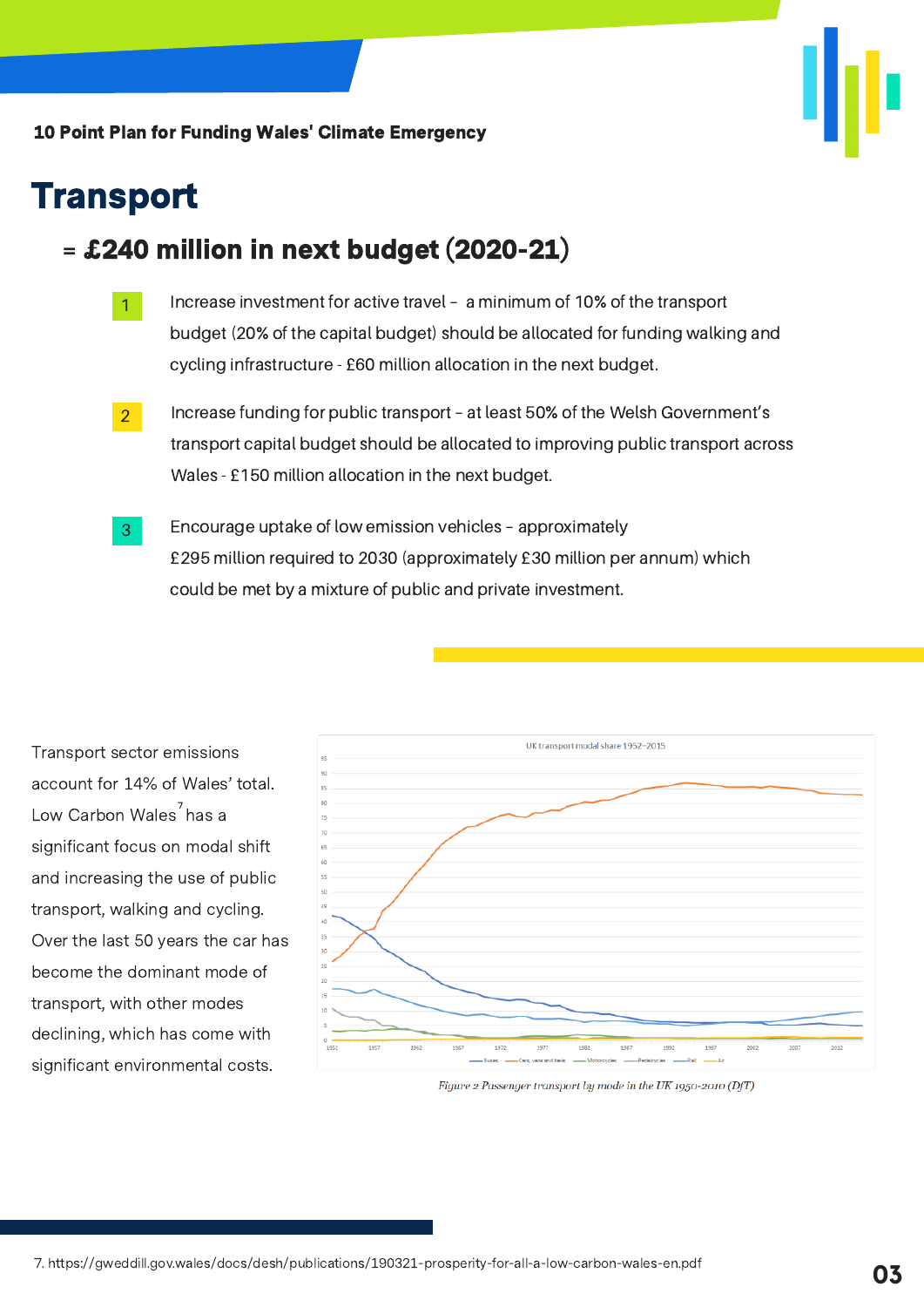

### **Transport**

There are no national targets for this 'modal shift' but I would suggest the following would be in line with a climate emergency: 8

| Mode    | % in 1952 (UK) <sup>9</sup> | % in 2017 (Wales)10 | Proposed target for |
|---------|-----------------------------|---------------------|---------------------|
|         |                             |                     | 2050                |
| Car     | 27                          | 81                  | 40 (or lower)       |
| Bus     | 47                          |                     | 15-20               |
| Rail    | 18                          |                     | 15-20               |
| Cycling | 11                          |                     | $10 - 15$           |
| Walking | -                           | 8                   | 10-15               |

The National Transport Finance Plan (NTFP) outlines that capital and revenue spend for 2018-2020 is £1.5 billion – a significant proportion of this needs to be allocated to increase use of public transport and active travel to support this modal shift.

The draft budget proposals for 2018-19 highlight that 66% of the Economy and Infrastructure MEG of £1.25 billion was spent on transport, and only 13.6% or £112 million on sustainable travel as shown by the breakdown below:

- 46% road, rail, air & sea
- 39% motorway & trunk roads
- 13.6% sustainable travel which includes bus services support grant, concessionary bus travel scheme, discounted bus travel for young people and active travel.
- 1.5% road safety

### **Transport 2018-19 Key Expenditure** Areas



11. https://gov.wales/sites/default/files/publications/2018-06/draft-budget-2018-2019-detailed-proposals.pdf

<sup>8.</sup> These are suggested targets and further analysis would be needed to explore how these could be achieved in Wales

<sup>9.</sup> DfT UK data: https://www.gov.uk/government/uploads/system/uploads/attachment\_data/file/482670/tsgb0101.xls

<sup>10.</sup> National Assembly for Wales data: https://seneddresearch.blog/2019/04/30/devolution-20-travel-in-wales-is-there-a-revolution-still-to-come/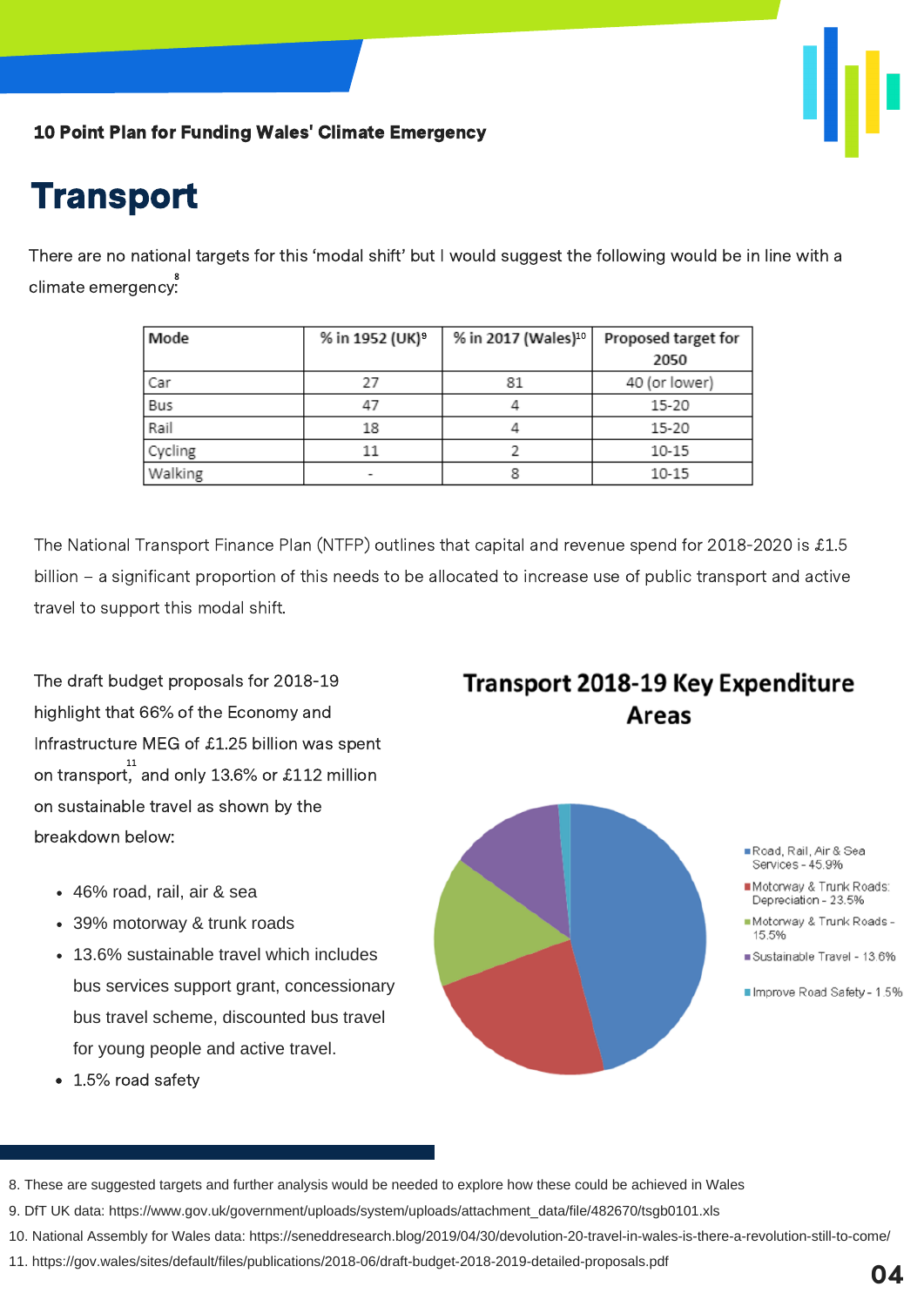### **Transport**

There needs to be a significant shift in spend towards sustainable travel; an allocation of £60 million per annum on improving active travel infrastructure and £150 million per annum for improving public transport would be a good starting point. This equates to around £2.1 billion of investment over the next ten years (2020-2030).

- 1. Increase investment for active travel
	- From 2020 ensure a minimum of 10% of the total transport budget (20% of the capital budget) should be allocated for funding walking and cycling infrastructure and pedestrianising town and city centres, increasing to 15% of total transport budget by 2025.

In 2019/20 Welsh Government committed £60 million for funding active travel over the next 3 years (approximate average of £20m per annum). Prior to this, and despite the Active Travel Act, Welsh Government was spending approximately £4-6 per person per year on active travel. The additional funding brings this level up to approximately £10-12 per person per year which is less than 10% of the total transport capital budget. $^{^{12}}$ 

Funding should be increased to a minimum of £20 per head or £60 million per year from 2020 onwards (which equates to approximately 20% of the capital transport budget); this would be similar to the commitment made by Scottish Government of £80m for active travel (in their 2017 budget). European countries such as Denmark and Netherlands spend £17 and £24 per head respectively.

This is also in line with Greenpeace's Climate Emergency report which calls for the UK Government to introduce a target to spend at least 10% of transport expenditure on walking and cycling by 2024 $^{14}$ This would allocate around £3.1 billion per year across the UK consistent with recommendations from the National Infrastructure Commission.<sup>8</sup> Cycling schemes can achieve more for less, with benefit-to-cost ratios in the in the range of 5:1 to 19:1; cycling has a lower capital cost than other forms of infrastructure, it can increase the reach of public transport and increase local economic benefits. Evidence also indicates that a typical "cycling city" could be worth £377 million to the NHS in healthcare cost savings (in 2011 prices) whilst facilities allowing children to cycle to school save on the public cost of school travel amounting to £390 million per annum in the Netherlands (in 1987 prices).

13. Figures from Cycling UK

- 14. https://www.sustrans.org.uk/news/governmentserious-danger-missing-cycling-and-walkingtargets-say-leading-charities
- 15. Based on 10% of £31.2 billion spent on transport in 2017/18 https://assets. publishing.service.gov.uk/government/uploads/ system/uploads/attachment\_data/file/726871/ PESA\_2018\_Accessible.pdf
- 16. https://www.nic.org.uk/our-work/nationalinfrastructure-assessment/
- 17. https://assets.publishing.service.gov.uk/government/uploads/system/uploads/attachment\_data/file/509587/value-of-cycling.pdf **05**

<sup>12.</sup> Over the last 10 years capital budgets for transport have been around £300 million per annum, with funding for active travel schemes between £12-20 million per annum.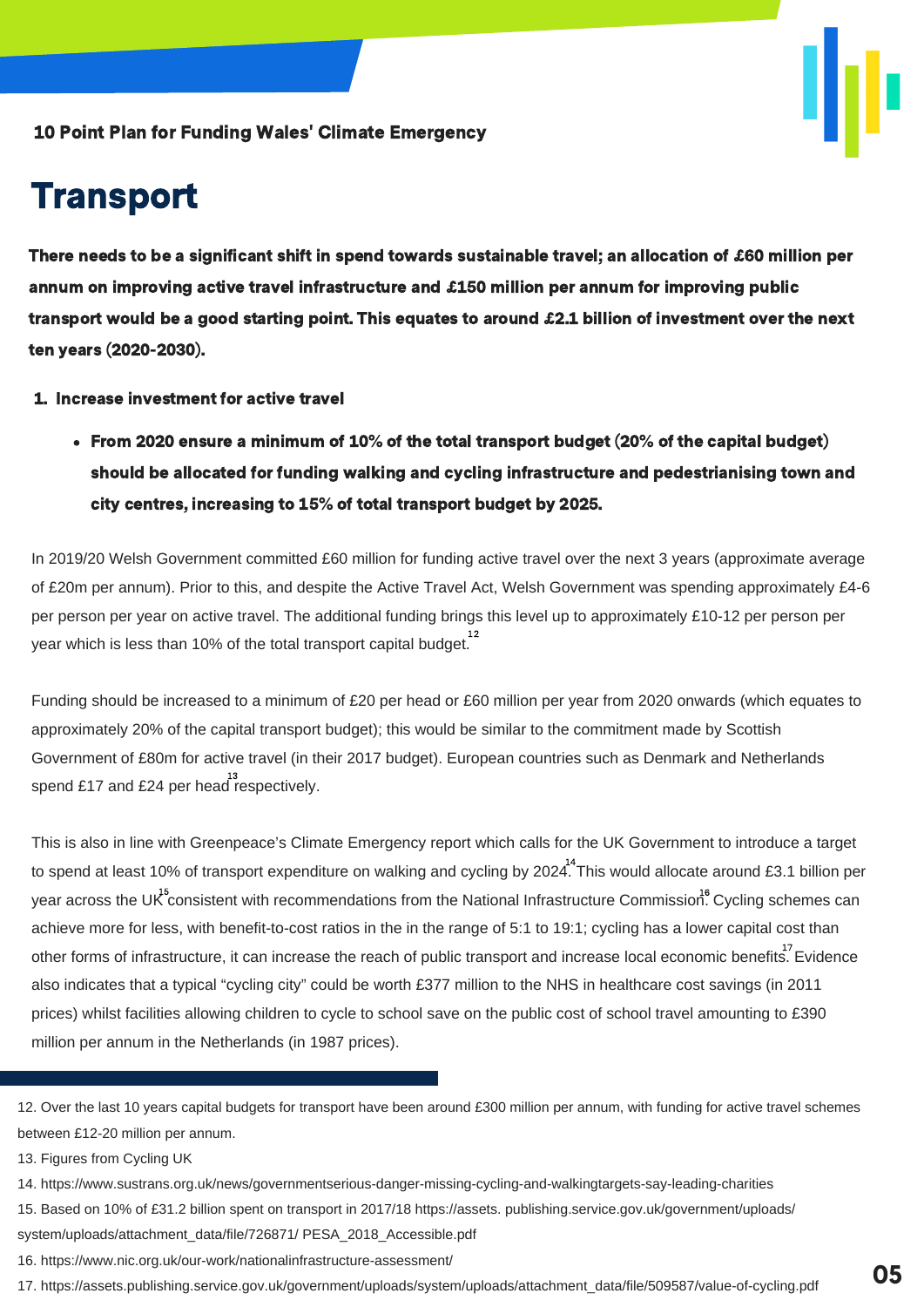### **Transport**

Closer to home the benefits to Cardiff from people cycling in the city include saving the NHS £699,000 annually, equivalent to the average salary of 30 nurses, and £28 million total economic benefit to Cardiff from people riding bikes for transport and leisure annually.<sup>18</sup>

In addition to the above investment:

- Funding programmes should move to a 5-year basis rather than annual allocations as this is too short to effectively plan high quality active travel schemes;
- The increase should be matched with a corresponding reduction in funding new road build and a focus on improving the current road network where appropriate.

#### 2. Increase funding for public transport

Although commitments to funding the South Wales Metro (£738m for the Core Valleys lines) and the investment in rail through the £5 billion rail franchise are very welcome, Wales has suffered from decades of [under-investment.](https://futuregenerations.wales/wp-content/uploads/2018/11/20180912-Transport-Fit-for-Future-Generations-C-1.pdf) Public transport use has declined significantly in the last fifty years – we need to reverse this decline and go beyond to achieve the significant modal shift that's needed.

Data on public spending on local public transport across the UK by region over a 5-year period (2012/13 – 2016/17) placed Wales at the bottom of the table - £268m compared to £330m for Northern Ireland and £1.38bn for Scotland (5 year total). Spending in Wales has gradually decreased from £74.7 m in 2012/13 to £45.4 m in 2016/17. Further when considering transport spending per capita across the UK, the National Audit figures show again that Wales is one of the 20 lowest at 3.9% compared to 5.2% in England and 6.1% in Scotland. 19

In my Transport Fit for Future Generations report I showed how the £1.4 billion currently ear-marked for the M4 relief road could be spent on an alternative package of integrated transport solutions. We set out 3 case study ideas of public transport schemes to complement the South Wales Metro at a cost of approximately £460m. This could be complemented by additional active travel measures (in the 3 local authorities) at a cost of £118m over the next 10 years. The total cost of our package would be approximately £578m, delivering an integrated system of public transport and active travel infrastructure to complement the planned Metro phases 2 and 3, at a fraction of the proposed £1.4bn investment on the Black Route. In addition to solving congestion, our alternative package would better contribute to the well-being goals, the local well-being objectives and the aspirations of Cardiff Capital Region. It would help the Welsh Government and local Authorities meet their decarbonisation targets, reduce inequalities and transport poverty, improve physical and mental health and help reduce noise and air pollution.

- 19. https://researchbriefings.parliament.uk/ResearchBriefing/Summary/SN04033
- 20. https://www.nao.org.uk/wp-content/uploads/2019/02/Investigation-into-devolved-funding.pdf **06**

<sup>18.</sup> https://www.sustrans.org.uk/sites/default/files/file\_content\_type/bike-life-cardiff-2017-report.pdf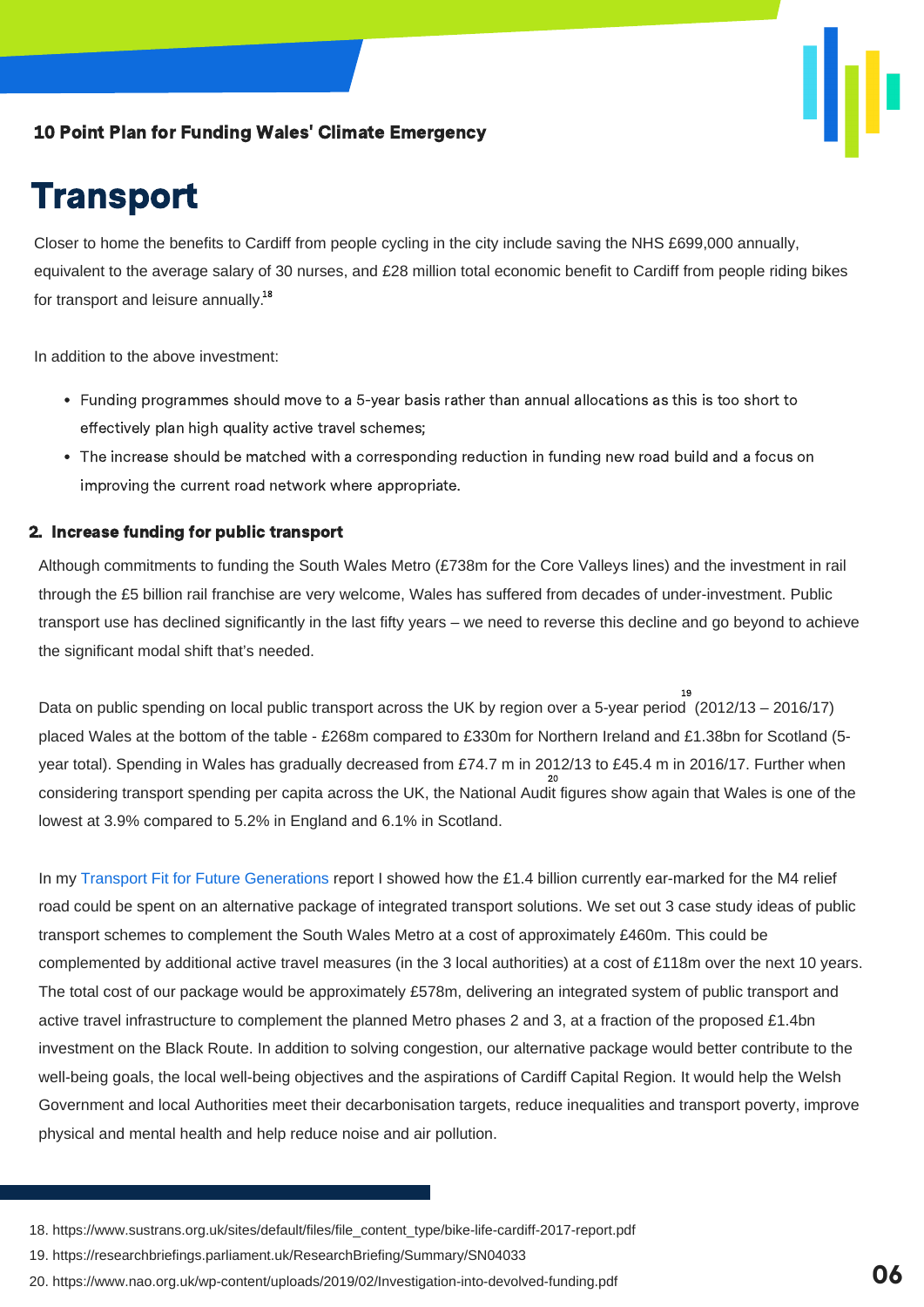### **Transport**

At least 50% of Welsh Government transport (capital) budget or £150m per annum should be allocated to improving public transport across Wales by:

- Increasing capital funding for improving existing rail infrastructure as well as developing new e.g. South east Wales Metro and similar initiatives in South west and north Wales (divert funding for new road building schemes into this if needed);
- A similar (50%) increase in revenue expenditure to match capital funding (from Welsh Government and regional/local authority contribution)
- Increasing funding for bus services and better integration with rail.

Some experts suggest this allocation should increase to as much as 80% of the capital budget; Welsh Government should undertake further analysis with partners to establish the level of expenditure needed to support the required modal shift.

#### 3. Encourage uptake of Low Emission Vehicles

Although the focus of decarbonising transport should be on modal shift and reducing car use, we will need to make the remaining vehicles cleaner and greener. However Wales is behind all other UK nations in terms of EV coverage, with 21 only 617 charging points (3.32% of UK's total), compared with 1863 in the South West, and only 30 rapid chargers compared to around 3,000 across the British Isles. As part of the budget Welsh Government has made a commitment 23 for £2m funding over 2 years (2018-20) in electric vehicle charging points. This compares to almost £37 million invested by Scottish Government in EV infrastructure to date for an additional 1,500 EV charging points and 100 electric buses (announced in September 2018) and funding to help people make the transition to electric vehicles, including £4.8m of grant funding for 500 new ultra-low emission vehicles in the public sector fleet.

<sup>21.</sup> A study published by HSBC in 2018 highlighted that Wales has the poorest infrastructure for charging electric vehicles in the UK, with only 31 publicly funded charging points available here, compared with 743 in Scotland, 185 in Northern Ireland and 2,862 in England. 22. Https://www.zap.map.com

<sup>23.</sup> http://www.assembly.wales/Research%20Documents/19-031/19-031-web-eng.pdf

<sup>24.</sup> https://www.holyrood.com/articles/news/%C2%A3167m-scottish-government-funding-electric-vehicle-charging-points-and-greenbuses **07**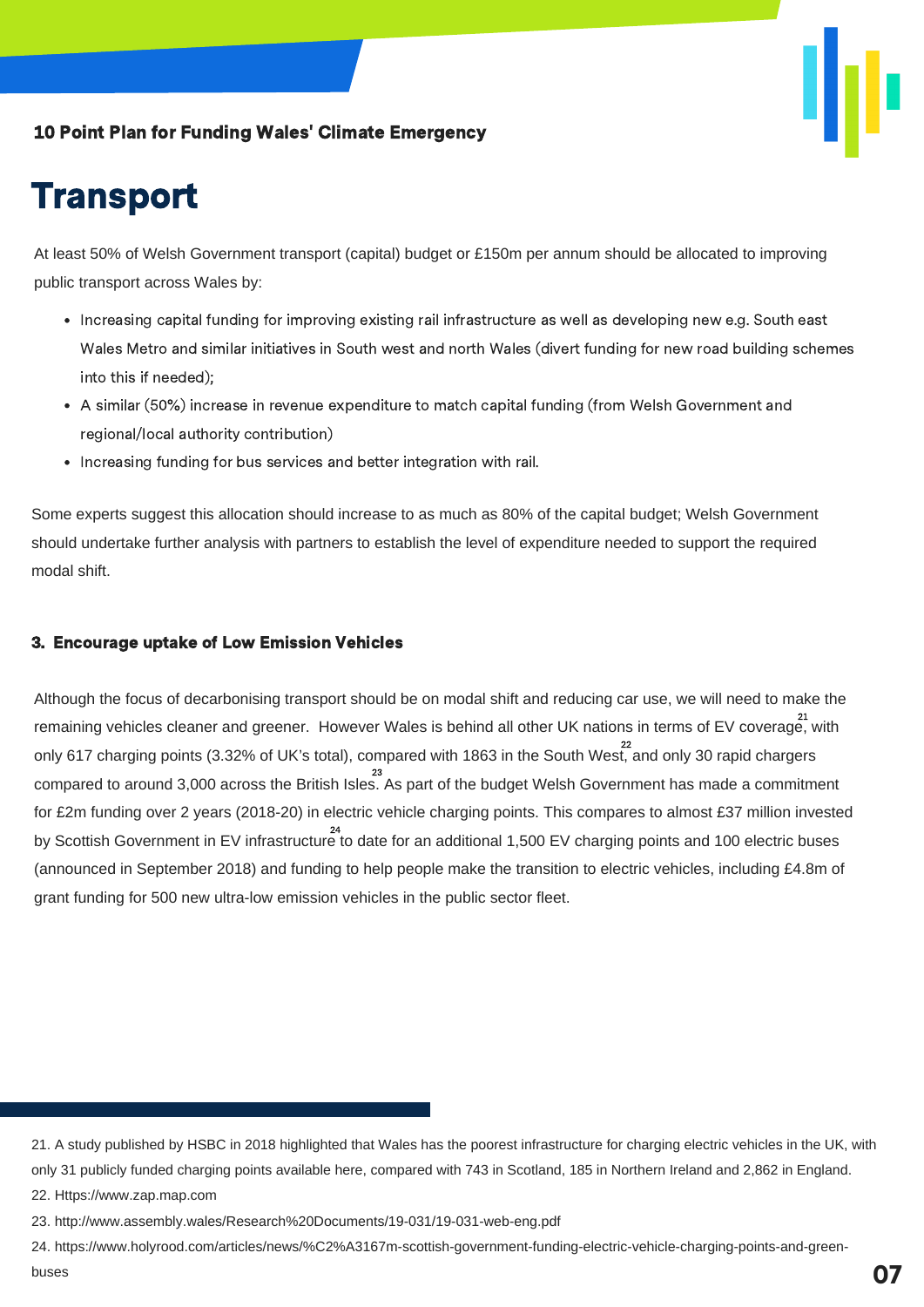



To support the need to phase-out petrol and diesel cars and vans sales, before 2040 or sooner, we need greater investment in electric vehicle (EV) infrastructure across Wales. This should happen through:

- A commitment for all public sector vehicles, taxis and public transport to be zero emissions vehicles wherever possible through a major vehicle replacement programme;
- A comprehensive strategy for expanding Wales' EV charging network. This should be accompanied by a significant uplift in current funding available, combined with clear plans for co-investment between Welsh Government and other partners. The Welsh network should be centrally planned and coordinated, with support from organisations such as the Energy Saving Trust.
- Rapid and ultra-rapid chargers near motorways and other strategic routes and public (fast) chargers in towns and cities. The EV charging infrastructure needs to be strategically planned to serve all potential markets (e.g. tourism / visitors, fleet vehicles, private cars with drives and private cars where housing is terrace / on-street
	- Public bodies should invest in fast chargers on their sites Office for Low Emission Vehicles (OLEV) provide a 75% grant to cover the £500 cost of a fast charging point. The Healthy Travel Charter which has been signed by 14 public bodies in Cardiff is a good model to deliver this. These would be [supplemented](https://futuregenerations.wales/get-inspired-posts/healthy-travel-charter/) by
	- Pairs of rapid charge points every 40-50 miles across the network, at a cost of £35,000 each

These would need to be supported by

- requirements in development plans for new developments to ensure private investment towards this aim, and;
- grid provision to support more EV charging points in the future.

Although there has been some progress in Wales such as adoption of electric fleet by Swansea council and recent announcements about the introduction of electric buses in Caerphilly, Cardiff and Newport, we need an investment programme along the lines of that delivered in Scotland over the last 10 years. A recent report by Rhun ap Iorwerth AM shows how Wales can learn from the Scottish experience: ChargePlace Scotland (CPS) is the national network of public EV charging points in Scotland. There are nearly 1000 publicly available charge points on the CPS network, including over 175 50kW rapid chargers capable of charging an EV to 80% in 25 minutes. Since 2012, the Scottish Government has invested over £15 million in the development of the CPS network. It is planning a further £15m investment plan for FY18/19, in an additional 1,500 new charge points to be placed in homes, at businesses and on local authority land. 25

<sup>25.</sup> https://d3n8a8pro7vhmx.cloudfront.net/plaid2016/pages/8084/attachments/original/1557847300/Driving\_Change - Rhun\_ap\_Iorwerth.pdf? 1557847300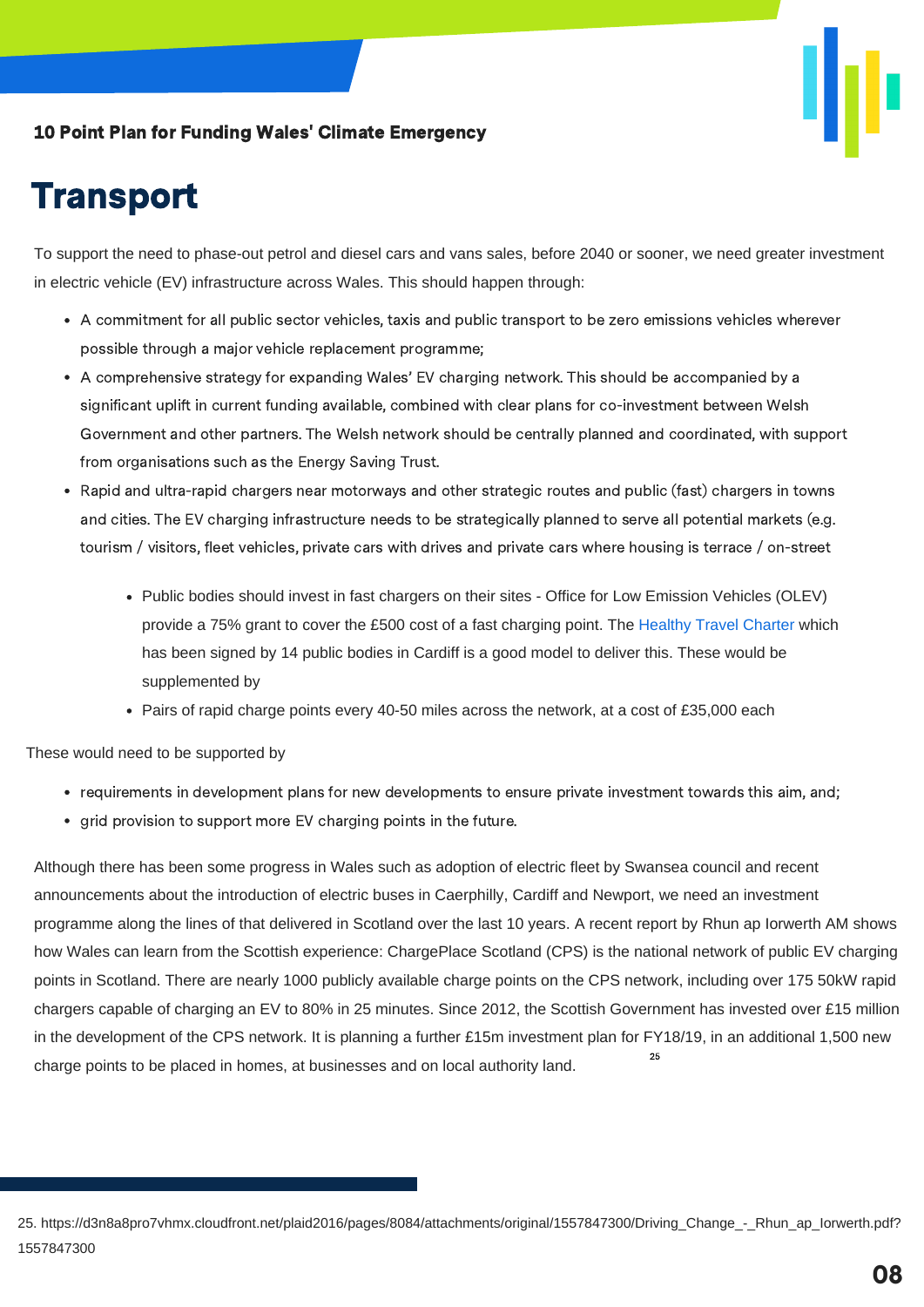

### **Transport**

Greenpeace has called for UK Government to ensure the full budget of £530 million (comprising a combination of both public and private funding) is available for the public charging network to 2030. $^{26}$ 

The UK Committee on Climate Change estimate that in total, across Wales, 2330 fast chargers (22 kW), 1800 rapid chargers (43 kW), 2090 ultra rapid chargers at 150 kW and 19 ultra rapid chargers at 350 kW are required. This would require an investment of £295m between now and 2030. This investment would not necessarily all fall on the government as a large portion of it may come from the private sector.

Case-study: Dundee Council is an excellent example of EV innovation in action. Driven by a need to improve air quality, a number of key individuals have ensured that the local authority has fully engaged with ULEV developments. The council has made a number of successful investments, spending £8.1m since 2011 from a range of sources (grants from EU, OLEV, Scottish Government, EST along with their own funds) and has brought some key partners on board, including the taxi industry. Starting with four EVs and four charge points in 2011, Dundee City Council has strategically built its way up to the point where as of May 2017 it had 83 EVs in its own fleet, that had driven over one million miles and delivered an estimated saving on fuel cost of 70%. Those numbers have increased since then with over 100 EVs now in the council fleet. The taxi companies are reporting a saving for each driver of around £130 a week on fuel.

When considering all of the above evidence we suggest that £240 million of investment should be allocated in next years' transport budget (2020-21)

<sup>26.</sup> https://www.theccc.org.uk/wp-content/ uploads/2018/01/Plugging-the-gap-Assessmentof-future-demand-for-Britains-EV-publicchargingnetwork.pdf

<sup>27.</sup> Based on Wales-specific runs of the UKCCC's electric vehicles charging infrastructure model with the Net Zero report recommended levels of electric vehicle uptake for 2030.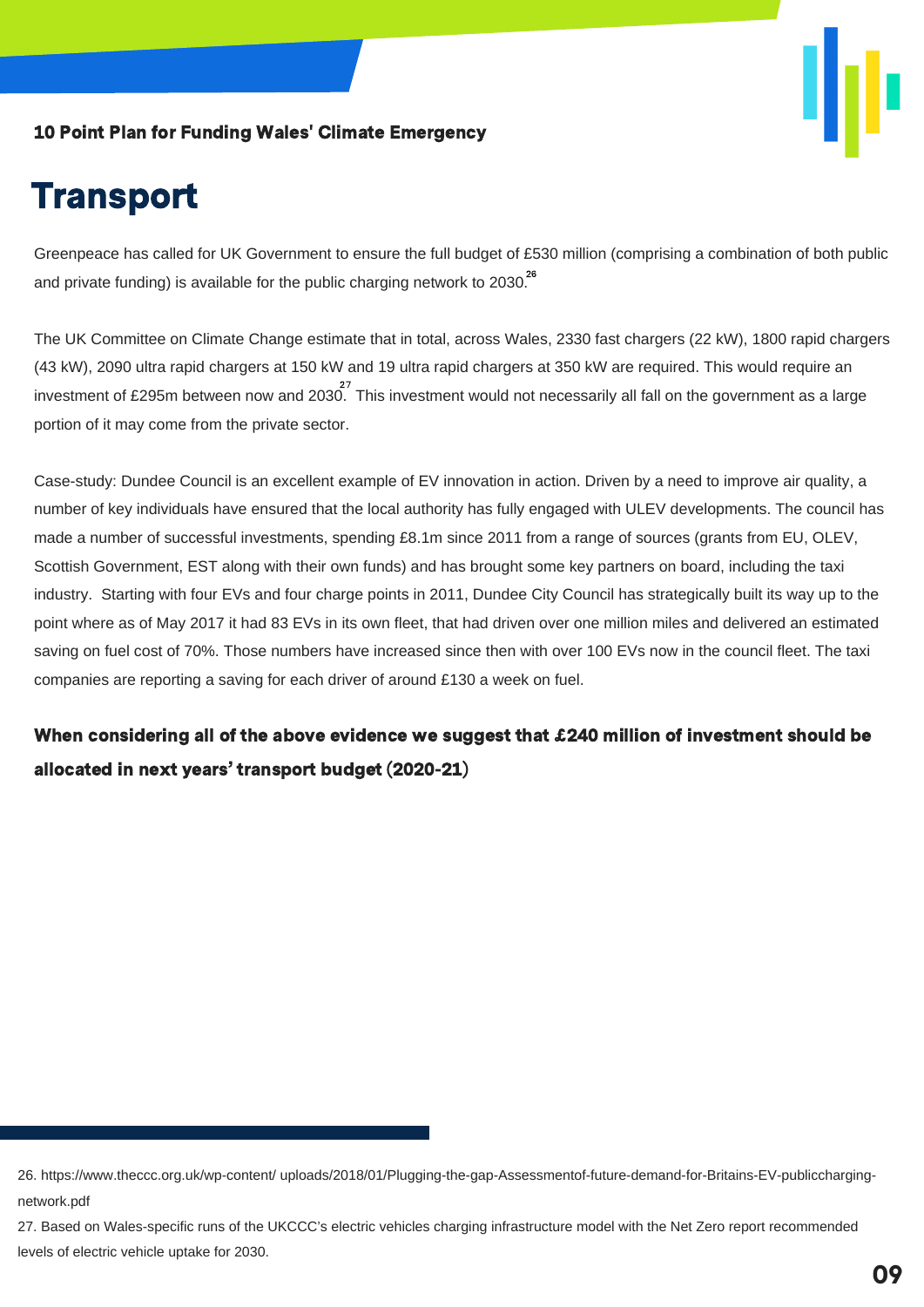

### Housing and Buildings

### = £330 million in next budget (2020-21)

- All new homes and public buildings built in Wales built should be zero carbon from 2020 – building on learning from the recent £90 million 3-year Innovative Housing Programme, and requires on-going funding of £30 million per annum. 4
- Support for a national housing retrofit programme focusing initially on homes living in fuel poverty and those in social ownership could cost up to £1 billion per year, with a suggested £300 million from Welsh Government. IWA estimated an investment of £5 billion is needed over 15 years but would generate an increase in GVA to the Welsh economy of £2.2 billion, and savings of around £350 per household and approximately £67 million in savings to the health service. 5

Housing currently accounts for 9% of total emissions in Wales, although the 1.4 million Welsh homes are responsible for 27% of all energy consumed and around a quarter all emissions in the UK.  $\overset{\text{28}}{\text{8}}$ Reducing energy demand and decarbonising existing homes as well as ensuring all new homes are zero carbon should be a major priority for Welsh Government particularly as this will deliver wider benefits to health, people on low incomes, the environment and the economy.

The UK Committee on Climate Change's UK Housing: Fit for the Future report  $\stackrel{29}{\text{calls}}$  for action in five areas: performance and compliance; skills; retrofitting existing homes; building low-carbon, energy and water efficient, and climate resilient new homes; finance and funding. They estimate that the health cost to the NHS of conditions exacerbated by poor housing is currently estimated to be £1.4 – 2.0 billion per year in England alone. I want to see:

- 28. Data from BEIS and the National Atmospheric Emissions Inventory (2016)
- 29. https://www.theccc.org.uk/publication/uk-housing-fit-for-the-future/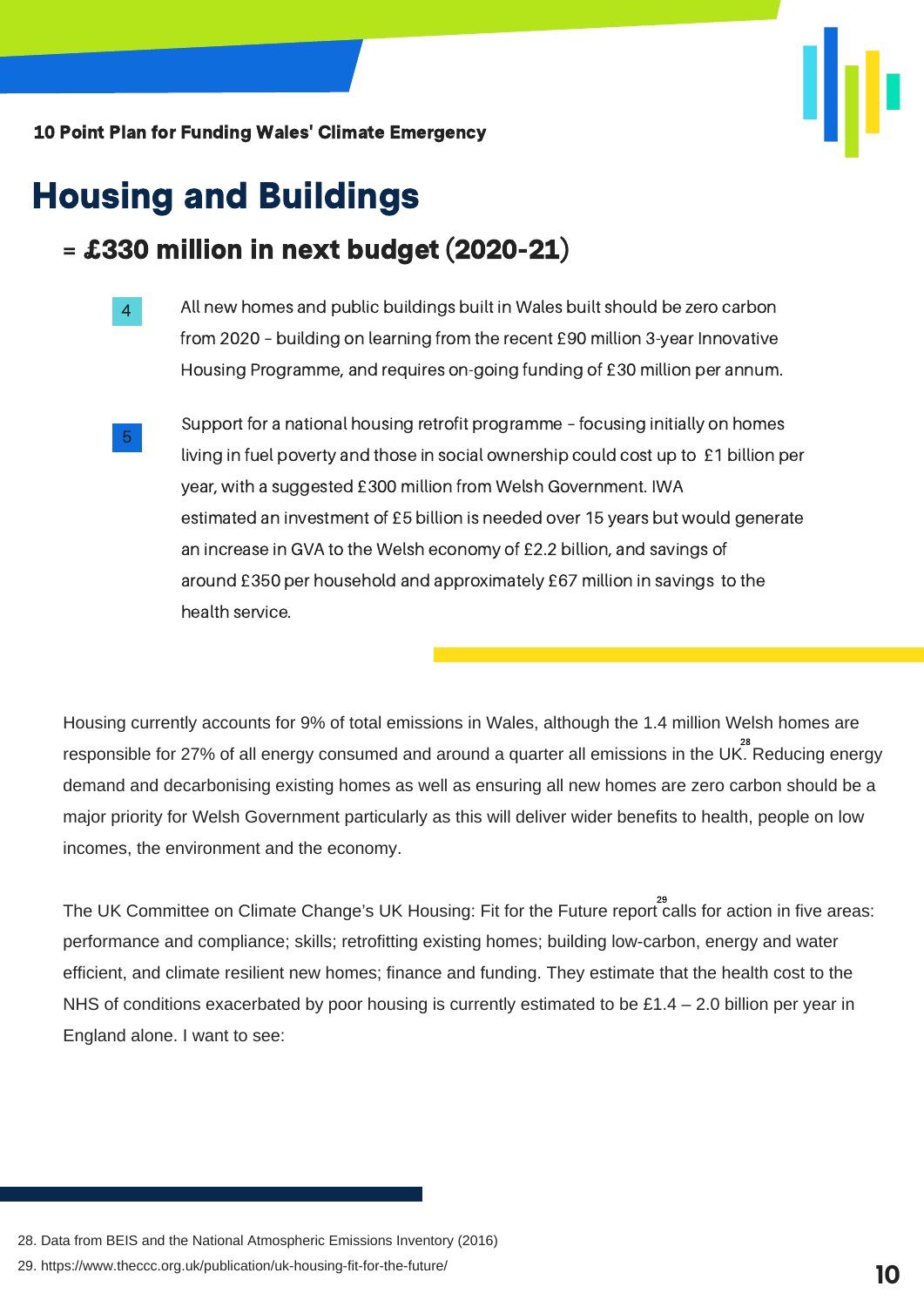

# **Housing**

#### 4. All new homes and public buildings built in Wales built should be zero carbon from 2020

Funding from Welsh Government should enable social housing to be early adopters with the private sector to follow as Building Regulations are updated to make this a requirement.

The UK's first carbon positive house designed by Cardiff University and the Low Carbon research institute was built in 2015 at a cost £125,00 or £1,200/m2 which is well within the acceptable budget for social housing.

The Welsh Government's Innovative Housing programme (IHP) has secured £90 million over 3 years to deliver 1,000 affordable homes. A similar 10-year programme, with investment of around £300 million, needs to be put in place to build and learn from this pilot and ensure all future homes in Wales are zero carbon. The Welsh Government must immediately require any houses or buildings being commissioned and/or funded with public money, such as 21st Century Schools, to be as close to zero carbon as possible and preferably Active Buildings. $^{\rm 30}$ 

The IWA has called for the Welsh Government's 2019 review of Part L of the building regulations to set out a clear timetable for increasing the energy efficiency of new homes and delivering 'homes as power stations' (or 'net energy zero'/'energy positive') standards by 2022. Homes as power stations are those that produce enough energy to balance the overall annual demand of the household with generation. This would go beyond the current nearly-zero energy homes in operation, meaning that house builders, the supply chain and skills providers can prepare for these changes by 2022. Energy consumption could be cut by more than 60% – saving the average household over £600 a year – if homes were designed to 'homes as power stations' standard so that they generate, store and release their own solar energy.

Existing funding programmes should be evaluated to consider how to maximise funding for energy measures, for example reshaping the Social Housing Grant Programme to build 'homes as power stations' and ensuring that new housing estates build in other measures which reduce energy demand, such as infrastructure for active travel.

<sup>30.</sup> Active Buildings integrate solar generation and storage technologies for electricity and heat within their construction, enabling them to generate, store and release their own solar energy

<sup>31.</sup> https://www.iwa.wales/wp-content/uploads/2019/03/IWA\_Energy\_WP6\_Digital-2.pdf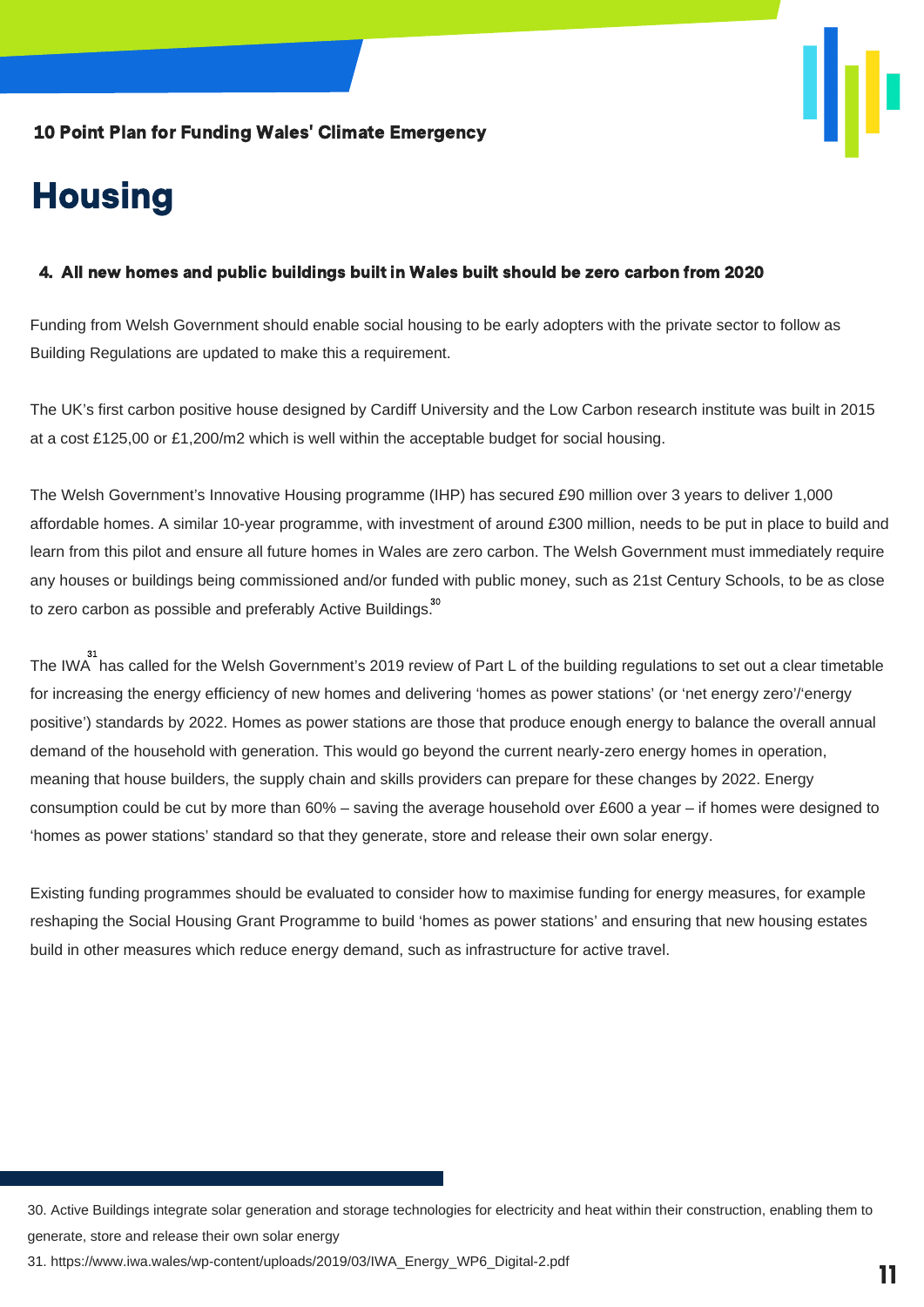

### **Housing**

#### 5. Support for a national housing retrofit programme,

to improve energy efficiency of Wales' 155,000 fuel poor homes, as well as homes in social ownership; supported by grants for those in fuel poverty or 0% interest loan schemes.

The Welsh Government Warm Homes programme to tackle fuel poverty has invested £240 million between 2011-18 (approx. £34 million per annum) to improve energy efficiency of over 45,000 homes, and between 2016-18 they have invested a further £50 million from the Energy company obligation. From 2018-2021 they expect to invest a further £106 million (£35 million per annum) to improve a further 20,000 homes which gives a total investment of £396 million (just less than £40 million per annum) between 2011 and 2021.

A climate emergency means this should be scaled up to around £1 billion per annum for the next 10 years, funded by a combination of government and private sector investment.

#### 32

Analysis by the Centre for Sustainable Energy showed that a total investment across the UK of around £18 billion would be needed to install some 10.4 million measures in 4 million homes to improve energy efficiency of as many UK fuel poor homes as practicable by 2030. Research undertaken for Welsh Government by the Welsh School of Architecture as part of their focus on Decarbonising Homes has indicated that to retrofit 10% of homes in Wales (to EPC A) by 2030 could cost around £1 billion per annum, with an average cost of circa £30,000 per home. Although initially the cost is likely to fall on the public sector, thereafter private sector money will fund the majority of stock that is privately owned.

As part of their Re-energising Wales project, IWA has called for Welsh Government to develop a 'Greener Homes' programme that maximises energy efficiency, increases on-site renewable energy generation and supports energy storage. The Re-energising Wales Swansea Bay City Region (SBCR) study showed we need at least a 20% reduction in heat and electricity demand if the region is to stay on track to meet climate change targets. This would require over 200,000 domestic properties (60% of households in the region) needing to be improved by at least one Energy Performance Certificate band rating.

 $33$ 

Scaling this up to Wales, a programme to deliver 20% efficiency savings across the Welsh domestic stock would need to target 870,000 households by 2035, and would cost around £5 billion over the next 15 years. Current targets require to go beyond this. The majority of this £5 billion spend has the potential to be local if Welsh supply chains can be developed in good time.

<sup>32.</sup> Ref: White, V., Hinton, T., Bridgeman, T., & Preston, I., 2014. Meeting the proposed fuel poverty targets - Modelling the implications of the proposed fuel poverty targets using the National Household Model. Report for the Committee on Climate Change, Centre for Sustainable Energy

<sup>33.</sup> https://www.iwa.wales/wp-content/uploads/2019/03/IWA\_Energy\_WP6\_Digital-2.pdf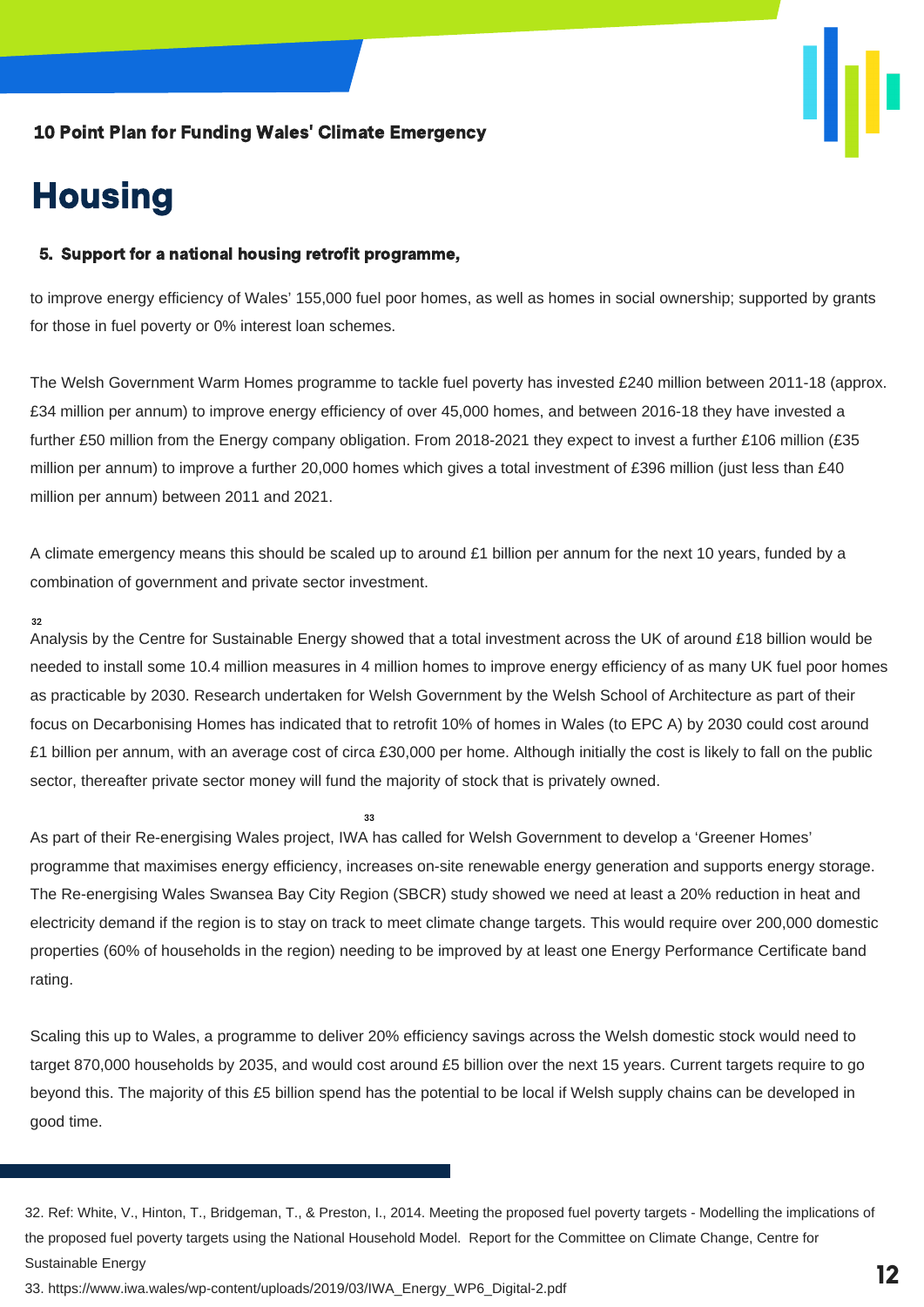

### **Housing**

This would result in:

- 10,000 FTE jobs per annum supported across Wales during a notional 15-year implementation period
- the creation of around £2.2bn in Welsh GVA
- savings to householders of at least £350 on their annual combined energy bill
- Wales' energy demand reduced by around 3, 500 GWh
- huge costs savings to the NHS as poor-quality housing costs the NHS in Wales more than £67m a year.

The programme should target homes from the social housing sector, private rented sector and owner-occupied sector. It should also consider homes which are connected or not connected to gas and electricity grids, with consideration of the different levers available to drive action for each tenure and housing type. They suggest that a variety of financial mechanisms linked to each tenure will be required. Existing funding programmes for each sector should be evaluated to consider how to maximise funding for energy measures, for example reshaping existing funding for social housing organisations such as major repair allowance and dowry schemes to meet higher standards which should be set within the Welsh Housing Quality Standard post 2020.

Greenpeace has called on the UK Government to make energy efficiency in existing buildings an infrastructure priority and provide funding of at least £1.7 billion per year for delivery of Government's existing target of EPC band C for all properties by 2035, ideally earlier. This money must focus on fuel poor and social housing in the first instance but then leverage private funds into the able to pay sector. They've also called for funding to support additional innovation projects of around £300 million per year like the rollout of Energiesprong to drive energy efficiency in existing houses and commercial buildings<sup>3</sup>.

The overall level of investment required to decarbonise homes in Wales is around £1 billion; we anticipate that £300 million should be allocated in the Welsh Government budget with the remainder coming from the private sector.

When considering all of the above evidence we suggest that £330 million of investment should be 33 allocated in next years' budget (2020-21) to support decarbonisation of homes and buildings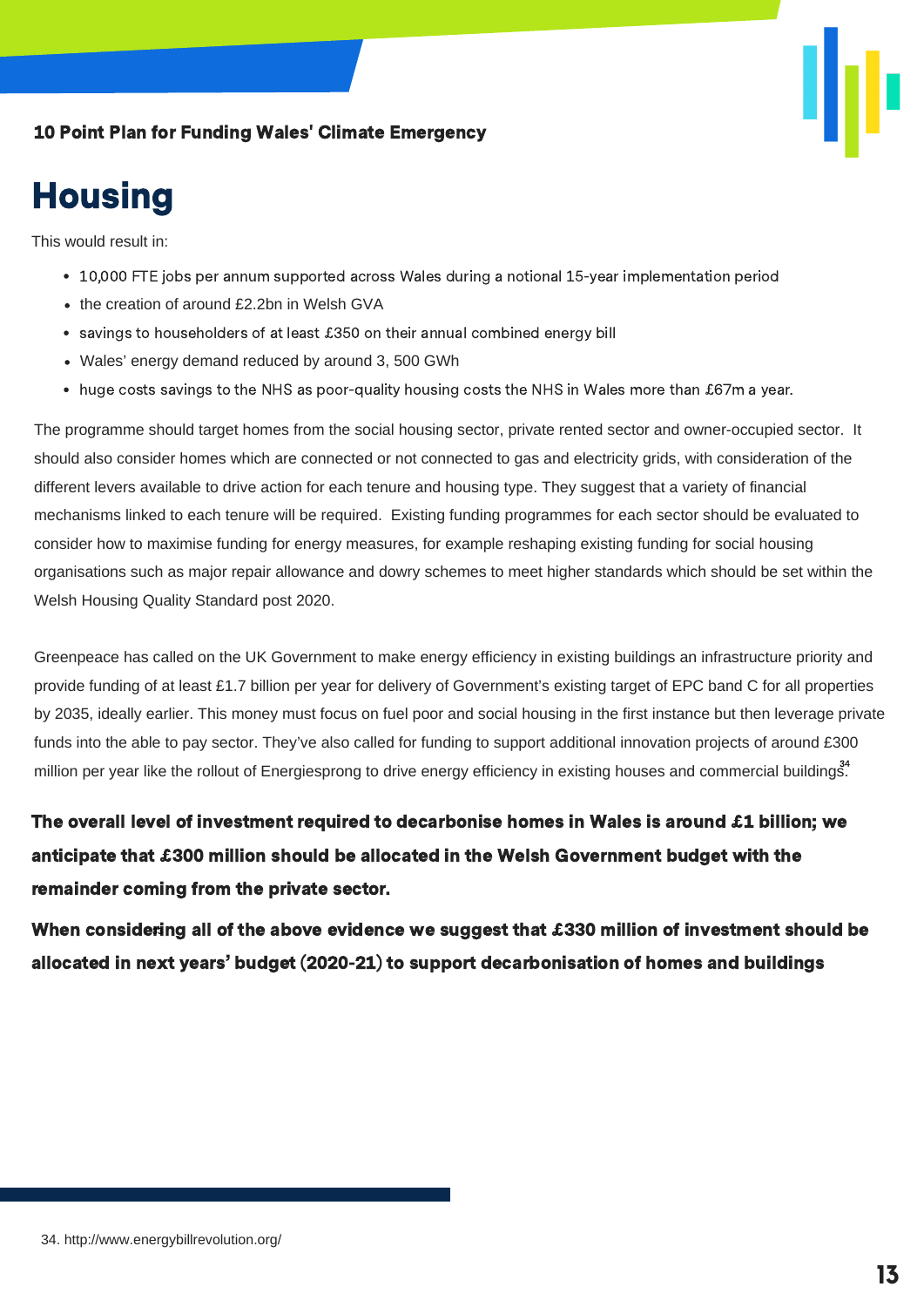

### Renewable Energy

### = £200 million in next budget (2020-21)

Fund the future through an immediate low carbon economic stimulus for Wales to accelerate investment and action on renewable energy (as well as energy efficiency) – IWA estimate that to develop an energy system that enables Wales to become 100% self-sufficient in renewable electricity by 2035 requires around £30 billion of investment over a 15-year period. This £2 billion per annum will be will be met from a mixture of public and private investment; our best estimate is that 10% or £200 million will need to come from public funding but the Government must set out urgently how the overall level of investment will be met. 6

Wales needs to transition to more low carbon and renewable forms of energy in the future. Through their Re-energising Wales project, the IWA worked with industry, academia, government and local communities to create a practical plan for Wales to move to 100% renewable energy by 2035. Their first recommendation, which I'm also calling for, is to:

35. "A plan for Wales' renewable energy future: Essential actions to re-energise Wales by 2035" report outlines a 10 point plan for a renewable Wales, https://www.iwa.wales/news/2019/03/re-energising-wales-2/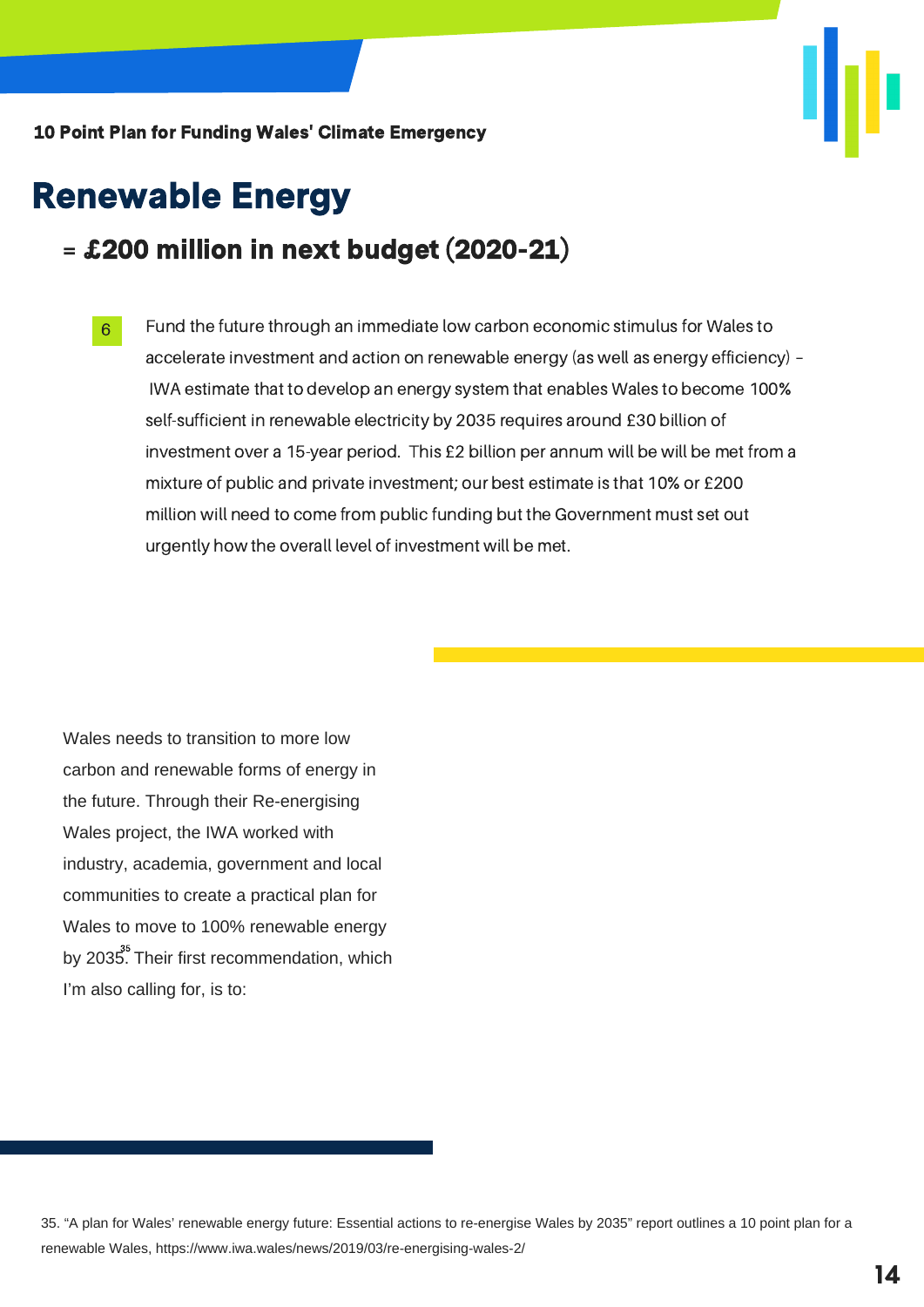

### Renewable Energy

#### 6. Fund the Future:

through an immediate 12 to 18 month low carbon economic stimulus for Wales which accelerates investment and action on renewable energy and energy efficiency. "Energy" does not receive sufficient funding in the current Welsh Government budget with the 'Energy, Planning and Rural Affairs' expenditure group (which provides funding for planning, agriculture, food and marine, environment, climate change and sustainability, and animal health and welfare) only having just over 2% of the Welsh block grant.

Scottish Government, in comparison, is

- $\bullet$  establishing the Energy Investment Fund that will invest £20 million in low-carbon energy infrastructure
- supporting the marine energy sector and tidal innovation through the £10 million Saltire Tidal Energy Challenge Fund
- investing £60 million in the Low Carbon Infrastructure Transition Programme (LCITP)

Using an example from the Re-energising Wales Swansea Bay City Region (SBCR) report, investment in 2.7 GW of electricity generation by 2035 would enable the region to produce renewable electricity generation equivalent to 100% of electricity consumption on an annual basis in the region. Translating this to a Wales-wide level, their evidence shows that the development of an energy system that can enable Wales to become 100% self-sufficient in renewable electricity by 2035 requires around £25bn of investment in renewable electricity generation, and £5bn in domestic energy efficiency interventions.

£30 bn of investment, or £2 bn per annum, over a 15-year investment period (2020-2035) from a combination of government, private sector and other sources could support some 20,150 jobs annually across Wales, with around £7.4bn in total Welsh GVA created.

Our best estimate is that 10% or £200 million will need to come from public funding and we expect to see this allocation in next year's budget; the Welsh Government must set out urgently how the overall level of investment (£2 billion) will be met.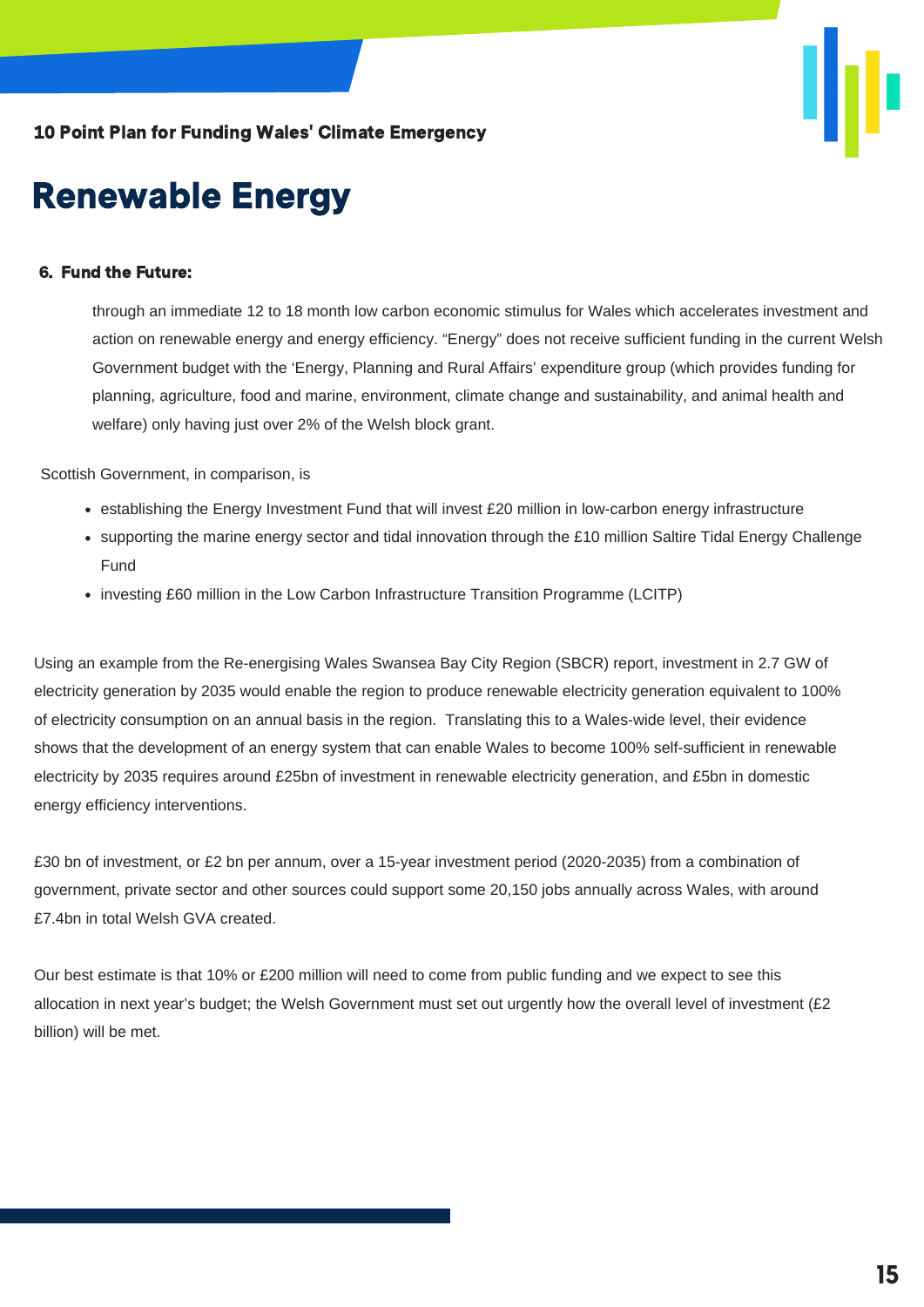

### Renewable Energy

In addition to financial support we should urgently:

- Identify sites for Wales to deliver 100% of its electricity from renewables by 2030 through the National Development Framework.
- Invest in energy storage and grid capacity to ensure that the grid can cope with transition to renewables
- Facilitate community energy and innovative finance mechanisms, e.g. Ynni Teg who are raising funding through community share and bond offers.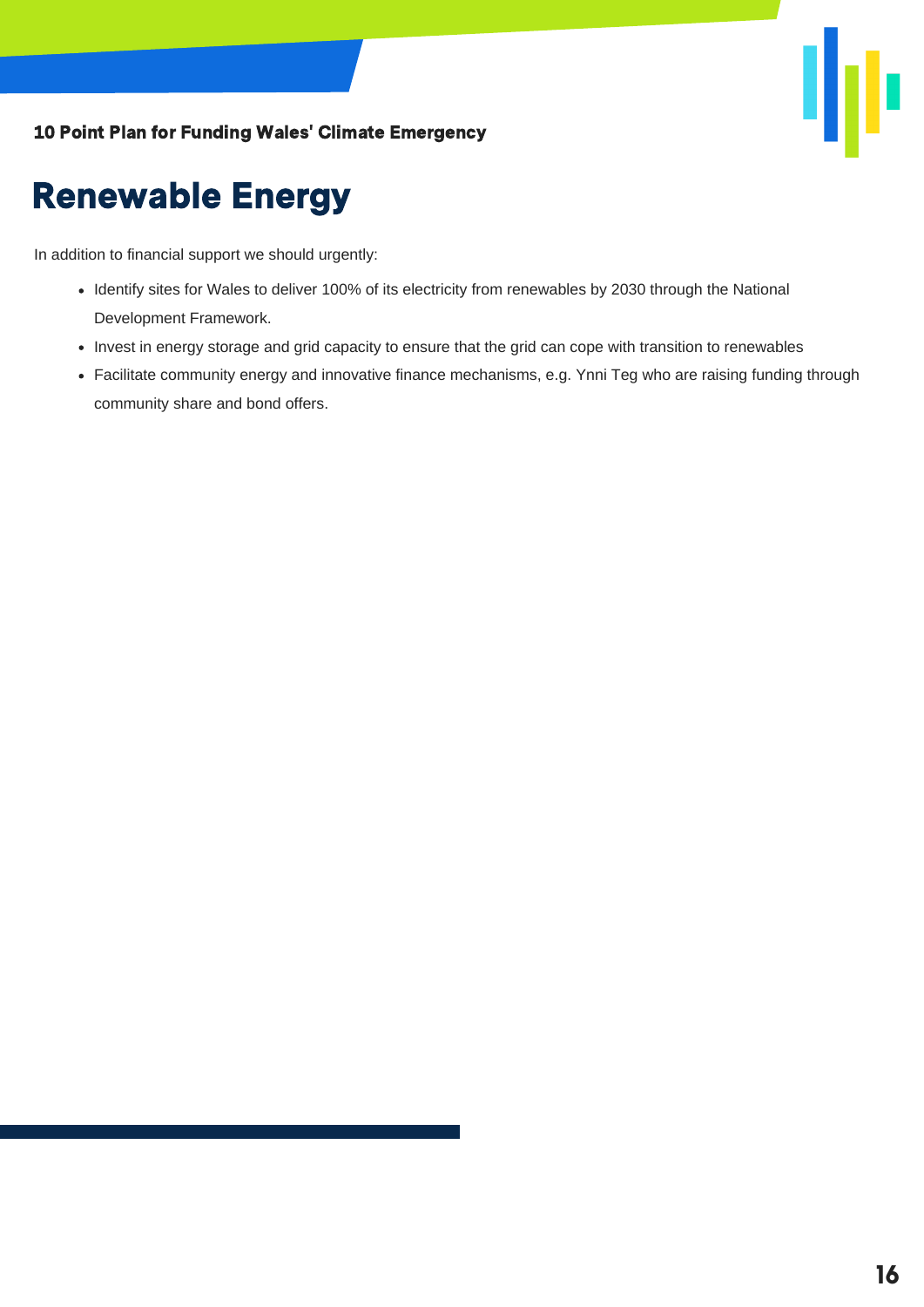

### Land Use & Nature-based Solutions

### = £221 million in next budget (2020-21)

- Radically increase tree cover over the next two decades requiring investment of approximately £16 million per annum over the next 10 years. 7
- Support adoption of low carbon agricultural practices and re-thinking land-use practice – £300 million per annum is currently provided to support agriculture and rural development. The funding framework post Brexit must support the industry target of being carbon neutral by 2040. 8
- Promoting nature-based solutions and green infrastructure in all developments; the cost of meeting current environmental land management priorities in Wales is estimated to be £205 million per annum. 9

Land management has a critical role to play in reducing our emissions as well as adapting to the impacts of climate change. The natural world and biodiversity are under unprecedented threat – we need solutions that will address the climate and nature crisis. The recent Intergovernmental Panel for Biodiversity and Ecosystem Services (IPBES) report recognised that land-based climate change mitigation activities can be effective and support conservation goals. A lack of investment in nature-based solutions contributes to the failure to halt biodiversity loss and therefore nature-based solutions to climate change. There has never been a funded strategy to achieve nature recovery in Wales; we need a strategic approach to funding delivery for nature, targeting priorities and identifying innovative private and public sources of finance in addition to traditional sources.

The current overhaul of agricultural support provides an opportunity for us to transform agricultural subsidies to support a food system that is good for the environment and for our health. The overall cost of meeting environmental land management priorities in Wales is estimated to be £205 million per annum $^{36}$  This is the cost based on existing strategies, objectives and commitments. They do not necessarily reflect the level of ambition needed to improve the environment – and its optimal role in climate regulation - for the next generation.

<sup>36.</sup> RSPB, the National Trust and The Wildlife Trusts (2017) - Assessing the costs of [Environmental](https://ww2.rspb.org.uk/Images/Assessing%20the%20costs%20of%20Environmental%20Land%20Management%20in%20the%20UK%20Policy%20Briefing_tcm9-449500.pdf) Land Management in the UK - Briefing for policy makers – download it here.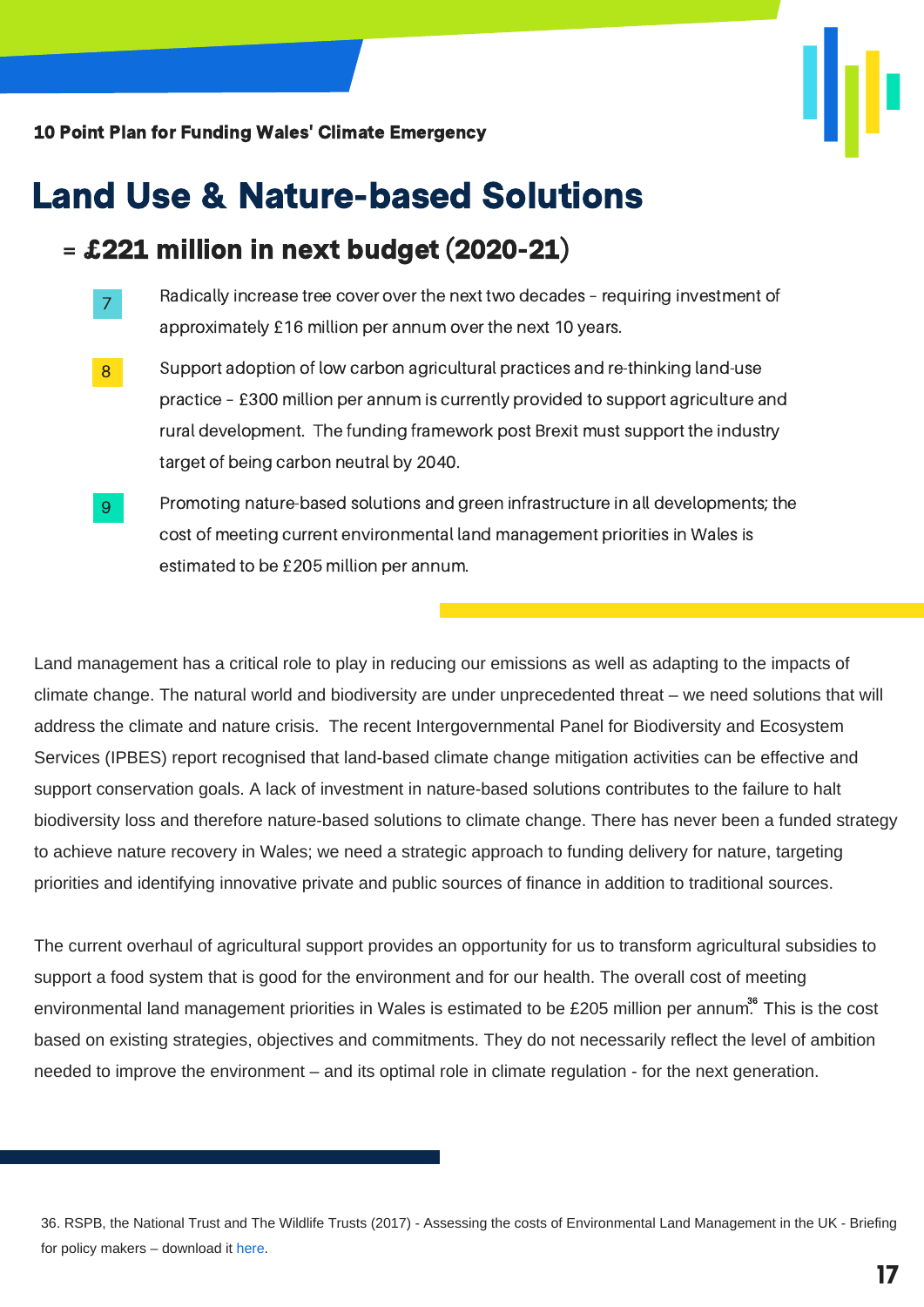

### Land Use & Nature-based Solutions

Effective land management will also deliver multiple ecosystem services upon which we depend e.g. clean air, clean water, pollination of crops etc. Failure to invest will deplete prosperity and well-being, exacerbate climate breakdown and lead to additional costs for example the total cost of ash dieback to the UK is estimated to be £15 billion because of costs from clearing up dead and dying trees and in lost benefits provided by trees, e.g. water and air purification and carbon sequestration.<sup>37</sup>

In addition:

- Restoring all our Natura 2000 European protected sites in Wales into favourable condition is estimated 38 to cost £144 million (or £1.3 million per site) initially. In Scotland the public benefits of protecting the European network of protected areas (the Natura 2000 network) are estimated to be more than three times greater than costs, including direct management and opportunity costs. $40^\circ$
- Christie et al (2011) estimated the value of ecosystem services delivered by the UK Biodiversity Action Plan are estimated at £1.36 billion. It was estimated these benefits would increase by a further £747 million annually if expenditure were increased to allow full delivery of the UKBAP targets, giving total annual benefits amounting to £2.1 billion per annum $^{41}$  This compares to estimated costs for delivery of £837 million per annum.

37. https://www.woodlandtrust.org.uk/press-centre/2019/05/ash-dieback-predicted-to-cost-15-billion/

38. Natura 2000 is a network of nature protection areas in the territory of the European Union. It is made up of Special Areas of Conservation and Special Protection Areas designated respectively under the Habitats Directive and Birds Directive 39. The figures are based on high, medium and low priority actions. Costs shown above do not include NRW staff time, ongoing maintenance work, or costs for strategic actions in Thematic Action Plans (NRW LIFE Natura 2000 Programme for Wales N2K Wales -Summary Report – https://cdn.naturalresources.wales/media/674546/nrw28788-life-natura-2000-report-december-2016 update\_english\_spreads.pdf?mode=pad&rnd=130970726370000000

<sup>40.</sup> Jacobs (2004) An Economic Assessment of the Costs and Benefits of Natura 2000 Sites in Scotland. Final Report http://www.gov.scot/Resource/Doc/47251/0014580.pdf

<sup>41.</sup> Christie M, Hyde T, Cooper R, Fazey I, Dennis P, Warren J, Colombo S and Hanley N (2011) Economic Valuation of the Benefits of Ecosystem Services delivered by the UK Biodiversity Action Plan. Report to Defra: http://users.aber.ac.uk/mec/Publications/Reports/Value UK BAP FINAL published report v2.pdf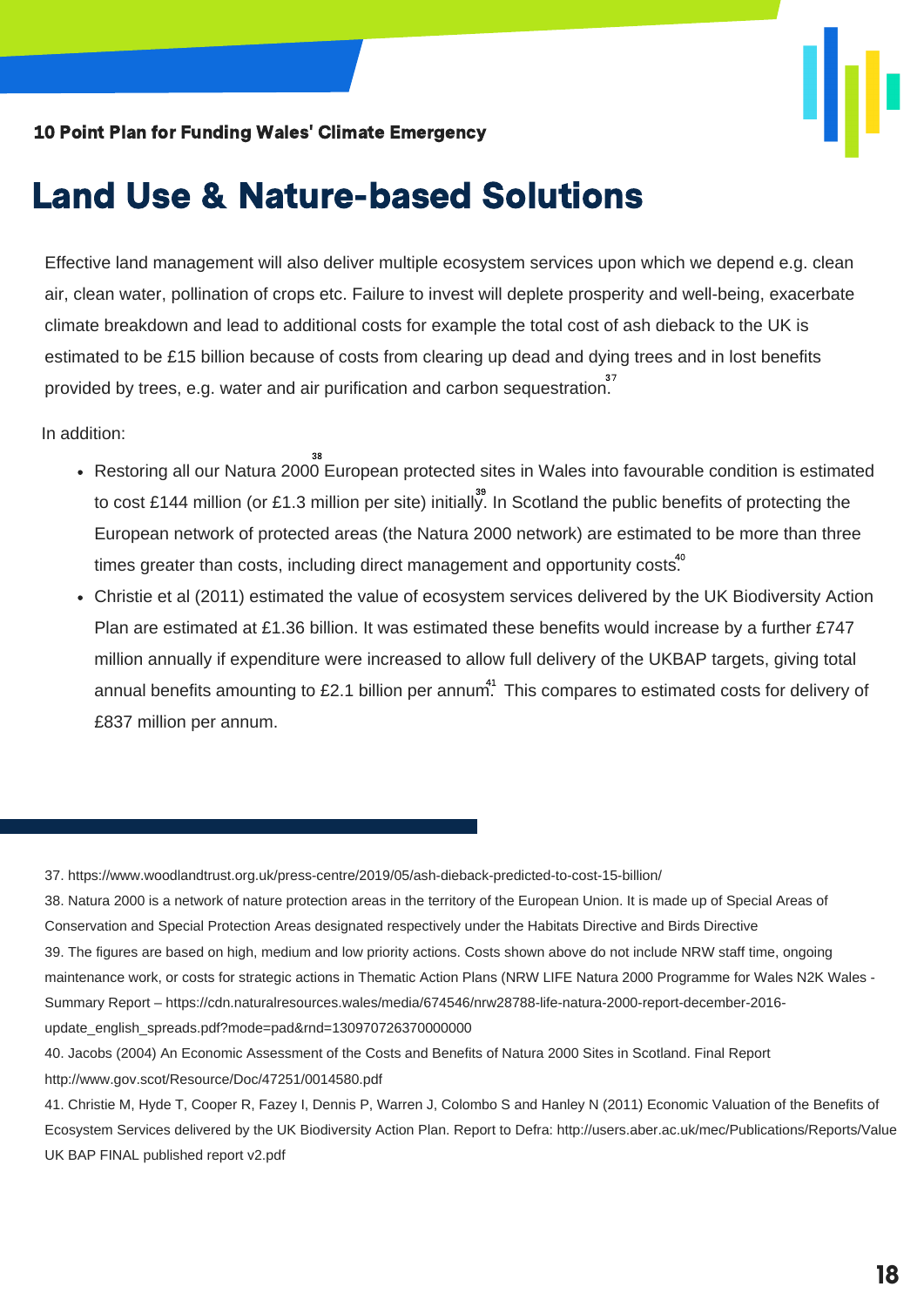

### Land Use & Nature-based Solutions

#### 7. Radically increasing tree cover

to support the First Minister's commitment to create a National Forest and increase forest cover by 100% in each of the next two decades (Wales forest land cover is about 18% compared to EU average of 37%). Current afforestation targets for 20,000 hectares/year across UK nations are not being delivered, and the UK Committee on Climate Change recommend that 20% of agricultural land should be restored back to nature such as woodlands and peatland restoration. This would sequester carbon, contribute towards flood prevention and create wood building opportunities.

Confor has estimated that to deliver the 2019 woodland creation target of 2000 hectares, a budget of around £8 million per annum is required, whilst the UK Committee on Climate Change has estimated that planting 42,500 hectares over the next decade will cost approximately £164 million. The UK Government has just launched a new £10 million Urban Tree Challenge Fund to support planting 130,000 new trees across England's towns and cities, to help 42 meet the government's target to plant one million urban trees by 2022. Planting new urban forests will not only soak up carbon but will also deliver significant multiple benefits for health and wellbeing, increasing biodiversity, inward investment, tackling urban heat island effect and air pollution.

In their Climate Emergency report Greenpeace are calling on the UK Government to plant at least 700 million trees by 2030 across UK, ensuring species are suitable for local habitats and ecosystems. 43

#### 8. Support adoption of low carbon agricultural practices

and re-thinking land-use practice with a focus on local food resilience, maintaining family farms and strengthening the rural community, diversifying agricultural practice, agroforestry and peatland restoration; with One Planet Developments as the default approach to building in the countryside to support creation of new affordable rural businesses with zero carbon housing. The Common Agricultural Policy currently provides around £300m of funding per year or support farming and rural development. A new framework post Brexit provides an opportunity to more closely link financial support to agricultural with emissions reduction and increased carbon sequestration. The agricultural sector has already set an ambition for net-zero emissions across the whole of agriculture by 2040 and investment must support this aim.

In addition, Natural Resources Wales are calling for investment in a large-scale programme of peatland restoration to reduce the significant emissions from peatlands.

43. Based on 70,000 hectares per year from 2023, about 40% higher than CCC, and at a planting rate of around 1400 trees per hectare, which is around the middle of the range recommended by Woodland Trust https://www.woodlandtrust.org. uk/mediafile/100822384/11510planting-yourown-wood-leaflet **19**

<sup>42.</sup> https://www.gov.uk/government/news/government-delivers-new-10m-fund-to-plant-over-130000-urban-trees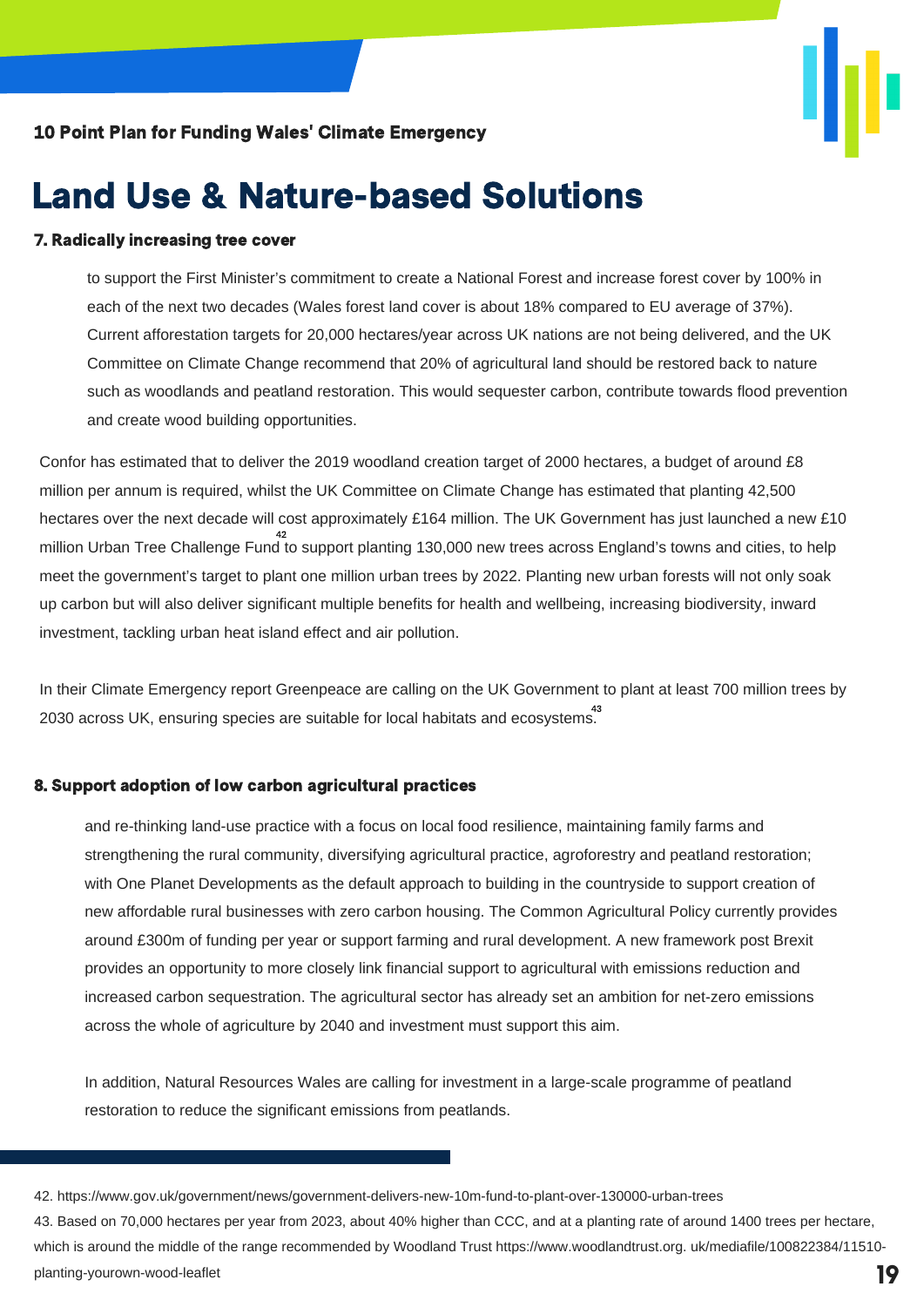

### Land Use & Nature-based Solutions

#### 9. Promoting nature-based solutions and green infrastructure in all developments

nature-based solutions with safeguards are estimated to provide 37% of climate change mitigation globally until 2030 needed to meet 2°C goals with likely co-benefits for biodiversity. Solutions can include retrofitting green and blue infrastructure, such as creating and maintaining green spaces and biodiversity-friendly areas, urban agriculture and wetlands, rooftop gardens, street trees and expanded, accessible vegetation cover in existing urban areas and new developments. Green infrastructure in urban and their surrounding rural areas can complement large-scale "grey infrastructure" in areas such as flood protection, temperature regulation, cleaning of air and water, treating wastewater and the provision of energy, locally sourced food and the health benefits of interaction with nature.

Green infrastructure delivers a range of benefits to people's health and well-being, increasing community cohesion and resilience, tourism and recreation; NRW's i-tree survey of three Welsh catchments (Wrexham, Swansea and Bridgend) calculated that the trees in those areas delivered £3.9m worth of benefits each year. The UK Natural Environment Assessment found that if the UK's ecosystems are properly cared for they could add an extra £30bn a year to the UK's economy but if they are neglected, the economic cost would be more than £20bn a year.

Further health benefits of green spaces are:

- UK green spaces are worth at least £30bn a year in health and welfare benefits
- the NHS could save £2.1bn a year if everyone had access to green spaces
- the health benefits of living with a view of a green space are worth up to £300 per person per year

Green infrastructure can be a cost-effective approach to improve water and air quality and help communities stretch their infrastructure investments further by providing multiple environmental, economic, and community benefits without significant additional investment.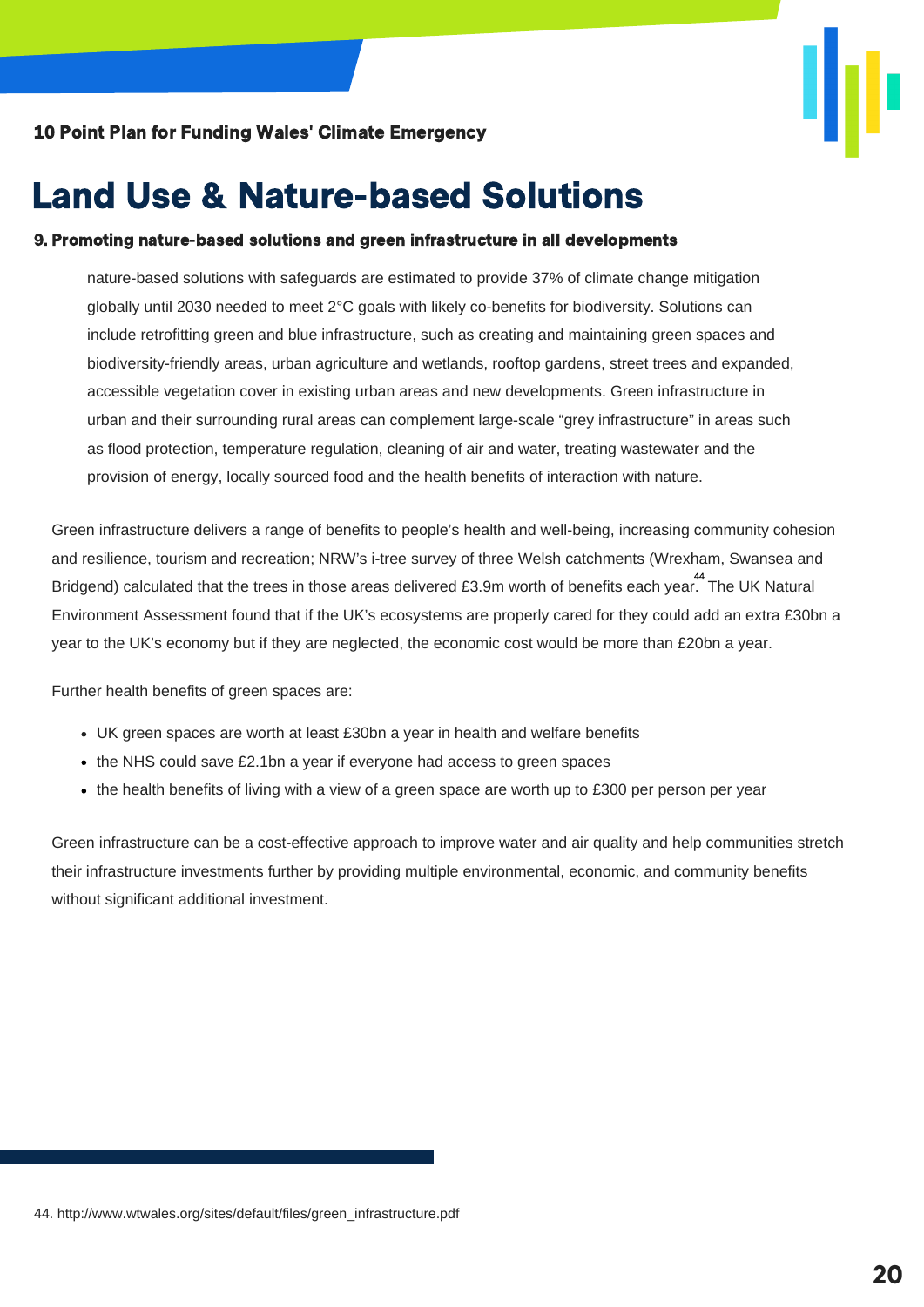

### Other Levers

Ensure decarbonisation is a key principle and driver for decision making within planning, public sector procurement contracts and pension fund investments supported by a programme to train a Carbon Literate public sector. 10

Other areas such as procurement, planning, finance and skills provide significant levers to support the achievement of our carbon reduction targets. Prioritised actions should include:

- Decarbonisation as the key principle within the new Planning Policy Wales and National Development Framework, and local planning decisions; investment needs to be made in resourcing and upskilling planning and development control staff in these requirements to ensure local decisions for housing and infrastructure developments reflect the climate and nature emergencies.
- All major public sector contracts should have decarbonisation as the key driver/criteria for evaluation; and public sector procurement should drive emission reduction targets in key areas such as uptake of ultra-low emission vehicles, energy efficiency and low-carbon heat in buildings, low-carbon products.
- Divestment from fossil fuels: The UK leads the European Union in giving subsidies to fossil fuels: €12bn (£10.5bn) a year is spent in support of fossil fuels in the UK, significantly more than the €8.3bn spent on renewable energy. The collective investment of the eight Welsh Local Government pension schemes is approximately £15 billion with over £1bn of this invested in fossil fuels. These pension funds should significantly reduce their exposure to investment in fossil fuels as soon as possible identifying climate change as a key risk.
- A percentage of public sector pension funds should be allocated to sustainable infrastructure projects; £500 million was allocated by the Greater Manchester Pension Fund and the London Pensions Fund Authority partnership to fund infrastructure projects such as transport, housing and renewable energy.
- Roll-out 1-day Carbon Literacy training for all Welsh Government and public sector staff, extending to politicians, key decision-makers and schools over time; a programme for Welsh Government alone is estimated to cost approximately £5,000.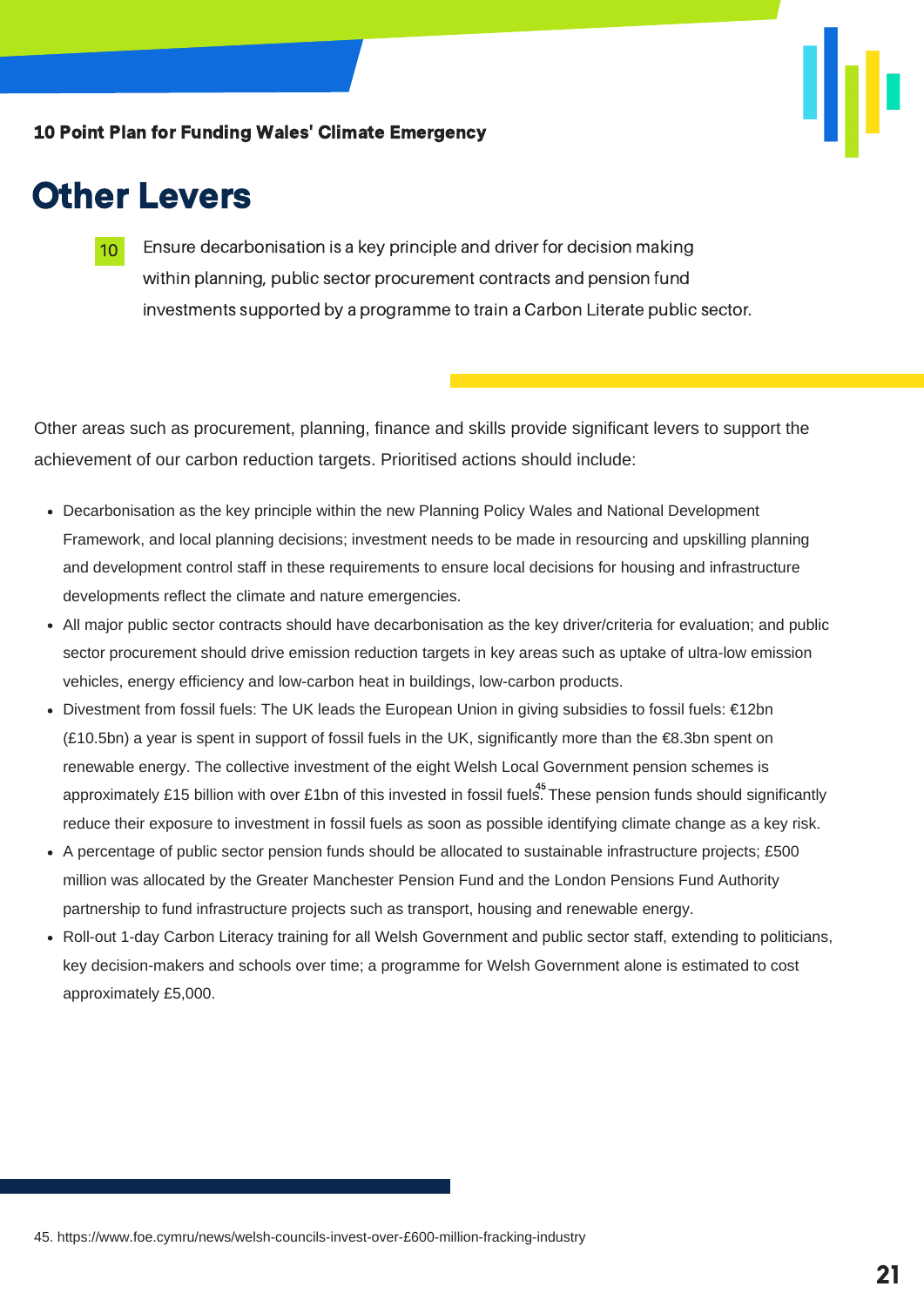### **Annex 1: Low Carbon Wales**

Relevant policies and proposals:

- Policy 2 We will continue to align the carbon and financial budget cycle incrementally
- Proposal 6 Commission research to gain a better understanding of Welsh public sector investment profiles to stimulate discussion about future investment strategies.

#### **Transport**

- Policy 46 Increasing Active Travel
- Policy 47 Increasing travel by rail
- Policy 48 Increasing travel by bus
- Policy 49 Use planning policy to promote sustainable travel and reduce the need to travel
- Policy 50 Increasing the proportion of vehicles which are electric and ultra-low emission
- Policy 51 Plan for and invest in EV charging infrastructure
- Policy 52 Aiming to reduce the carbon footprint of buses to zero by 2028
- Proposal 1 Design a public communications campaign to encourage people to use their cars less
- Proposal 12 Working to achieve a modal shift from car dependency to sustainable forms of transport
- Proposal 13 Significantly increasing modal share of active travel for short journeys
- Proposal 14 Piloting activity to promote the use of zero and ultra-low emission road vehicles
- Proposal 15 Promote the decarbonisation of private sector fleets in Wales

#### Housing and Buildings

- Policy 23 Continue to drive low carbon schools through 21st Century Schools
- Policy 37 Funding and Delivery of our Warm Homes Programme
- Policy 38 Raising standards through our Welsh Housing Quality Standards
- Policy 39 Setting higher energy efficiency standards for new builds through reviewing Building Regulations Part L (Conservation of Fuel and Power)
- Policy 40 Driving innovation through our Innovative Housing Programme
- Policy 41 Funding more efficient buildings through our Sustainable buildings funding policy
- Policy 45 Incentivising energy efficiency of homes through our Help to Buy Wales
- Proposal 8 Improving our evidence-base around the residential retrofit programme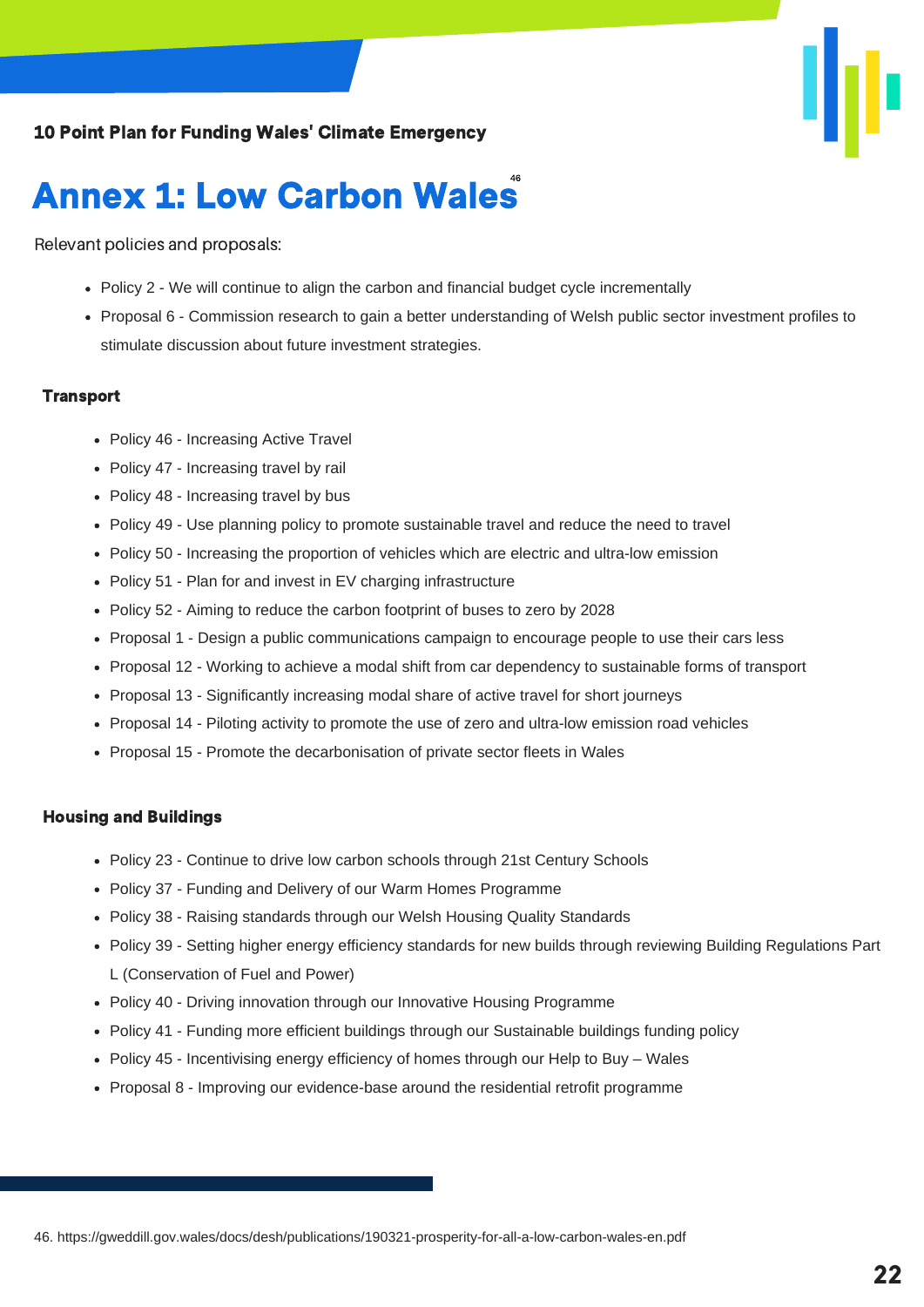

### Low Carbon Wales

#### Renewable energy

- Policy 31 Delivery of our Renewable Energy Targets
- Policy 32 Developing Routes to Market for Renewable Technologies
- Policy 33 Increasing local ownership of energy generation
- Policy 35 Energy Innovation
- Proposal 7 Exploring potential for investment and new approaches to energy

#### Land use & nature-based solutions

- Policy 62 Implementing our Natural Resource Policy
- Policy 63 Woodland Strategy for Wales
- Policy 64 Felling licences
- Policy 65 Welsh Government woodland estate
- Proposal 19 Increase tree planting
- Proposal 20 Identifying preferred areas for tree planting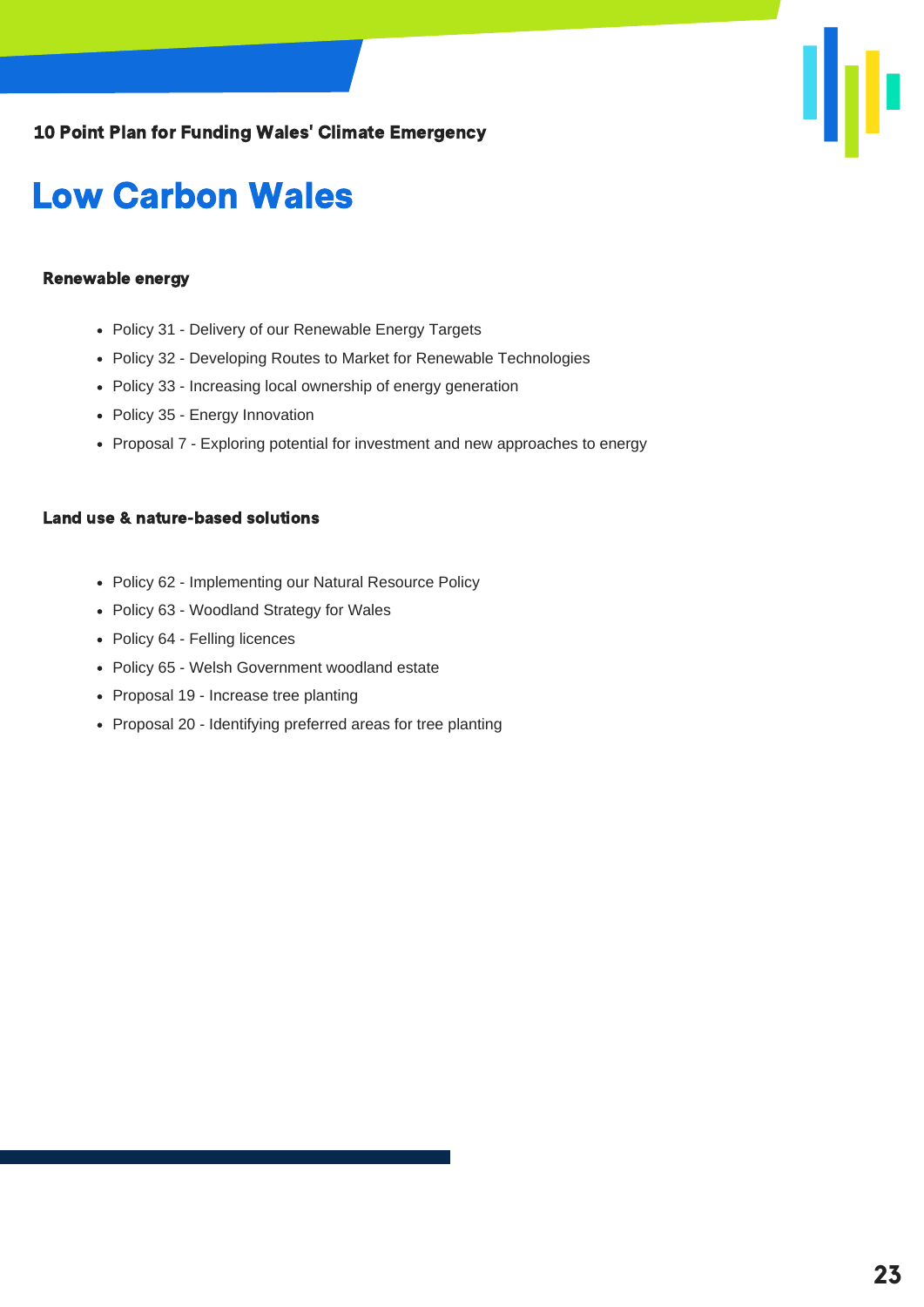

# Annex 2: Extract from Net Zero report by UK Committee on Climate Change (May 2019):

#### Implications for devolved administrations

Delivering extensive decarbonisation by 2050 in the UK will require a strong policy framework at both UK and devolved level. Scotland, Wales and Northern Ireland have (fully or partially) devolved powers in a number of areas relevant to emissions reduction. These vary by administration, but key areas include planning, demand-side transport measures, energy efficiency, agriculture, land use and waste. Welsh, Scottish and Northern Irish policies are essential in the areas where powers are largely devolved:

- Demand-side transport measures: Devolved administrations must implement effective policies to provide lowcarbon public transport and encourage active travel.
- Buildings energy efficiency: Meeting the earliest possible date for net-zero emissions will require major improvements to the energy efficiency of new and existing buildings delivered through devolved buildings standards and policy.
- Residual positive emissions removals
- Agriculture and land use: Policies need to support low-carbon farming practices, afforestation, agroforestry and peatland restoration as all have a crucial role to play in reducing emissions by 2050 on both private and public land. The framework to follow the Common Agricultural Policy provides an opportunity to more closely link financial support to agricultural emissions reduction and increased carbon sequestration.
- Waste: Devolved administrations are responsible for reducing emissions from waste, with a focus on reducing, reusing and recycling waste, diverting biodegradable waste from landfill, and capturing methane from landfill and wastewater.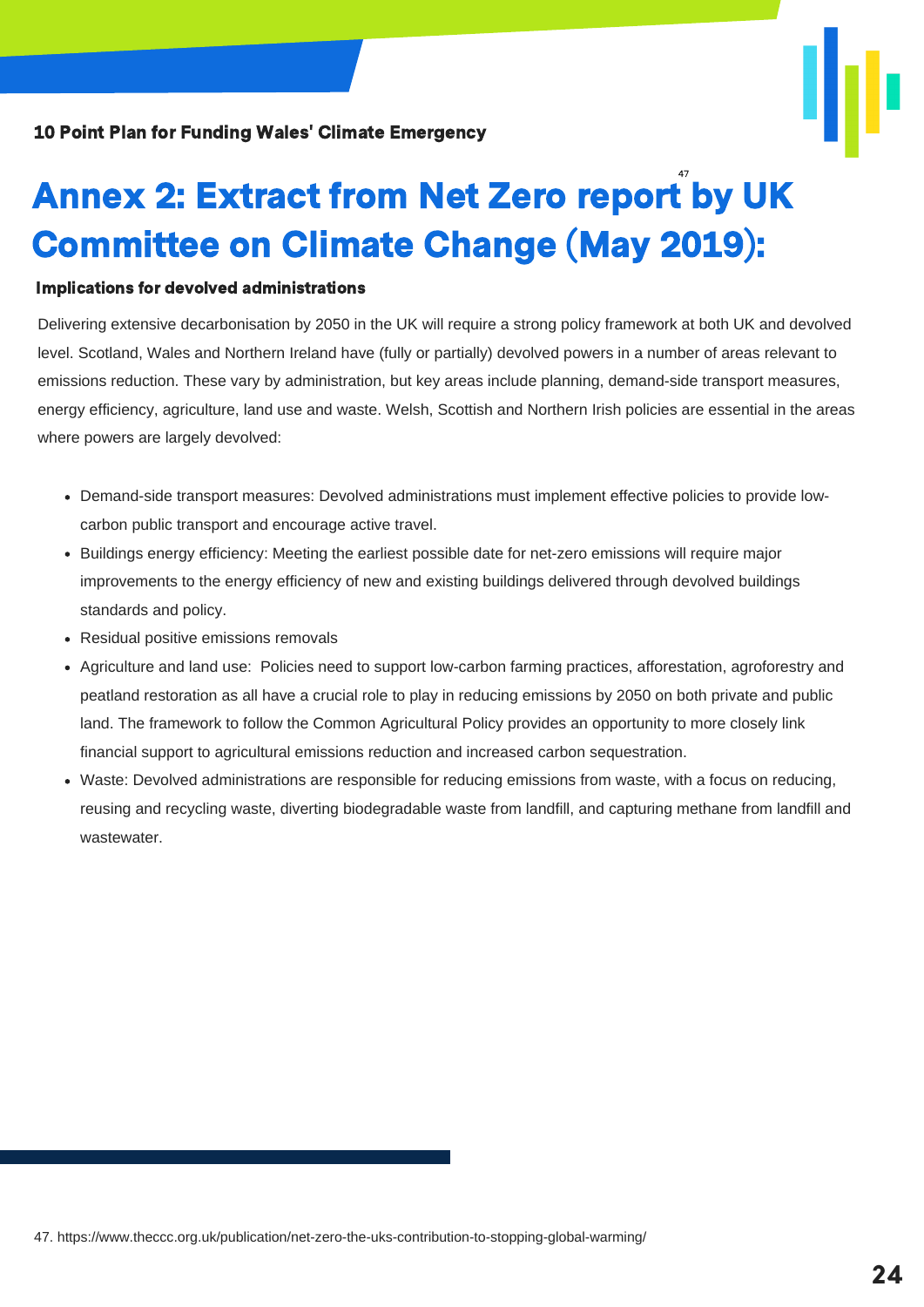

### Extract from Net Zero report by UK Committee on Climate Change (May 2019):

#### Implications for devolved administrations

Where powers are reserved to the UK level, the devolved administrations have an important role in ensuring that the emissions reductions take place. In particular, the devolved administrations should focus on the following areas:

- Planning: Planning frameworks to ensure infrastructure is well aligned to objectives for emissions reduction (e.g. through encouraging walking, cycling and use of public transport, ensuring readiness for or installation of electric vehicle charging points in new developments, and a favourable planning regime for low-cost onshore wind).
- Procurement: The public sector in devolved administrations can use procurement rules positively to help drive emissions reductions in a number of areas (e.g. uptake of ultra-low emission vehicles, energy efficiency and low-carbon heat in buildings, low-carbon products).
- Convening role: It is important the devolved administrations maximise their potential to bring stakeholders together, and facilitate dialogue and strengthen relationships, to enable the development of mutually-beneficial projects that contribute to decarbonisation.
- Working with the UK Government to ensure that UK-wide policies work for devolved administrations.
- Access to UK-wide funding. The devolved administrations should seek to ensure that households and businesses have good access to UK-wide funding opportunities where possible and appropriate.

### The costs of a net-zero GHG target can be met at an annual resource cost of up to 1-2% of GDP to 2050, the same cost as the previous expectation for an 80% reduction from 1990.

UKCCC has recommended HM Treasury undertake a review of how the transition will be funded and where the costs will fall. It should develop a strategy to ensure this is, and is perceived to be, fair. A broader strategy will also be needed to ensure a just transition across society, with vulnerable workers and consumers protected.